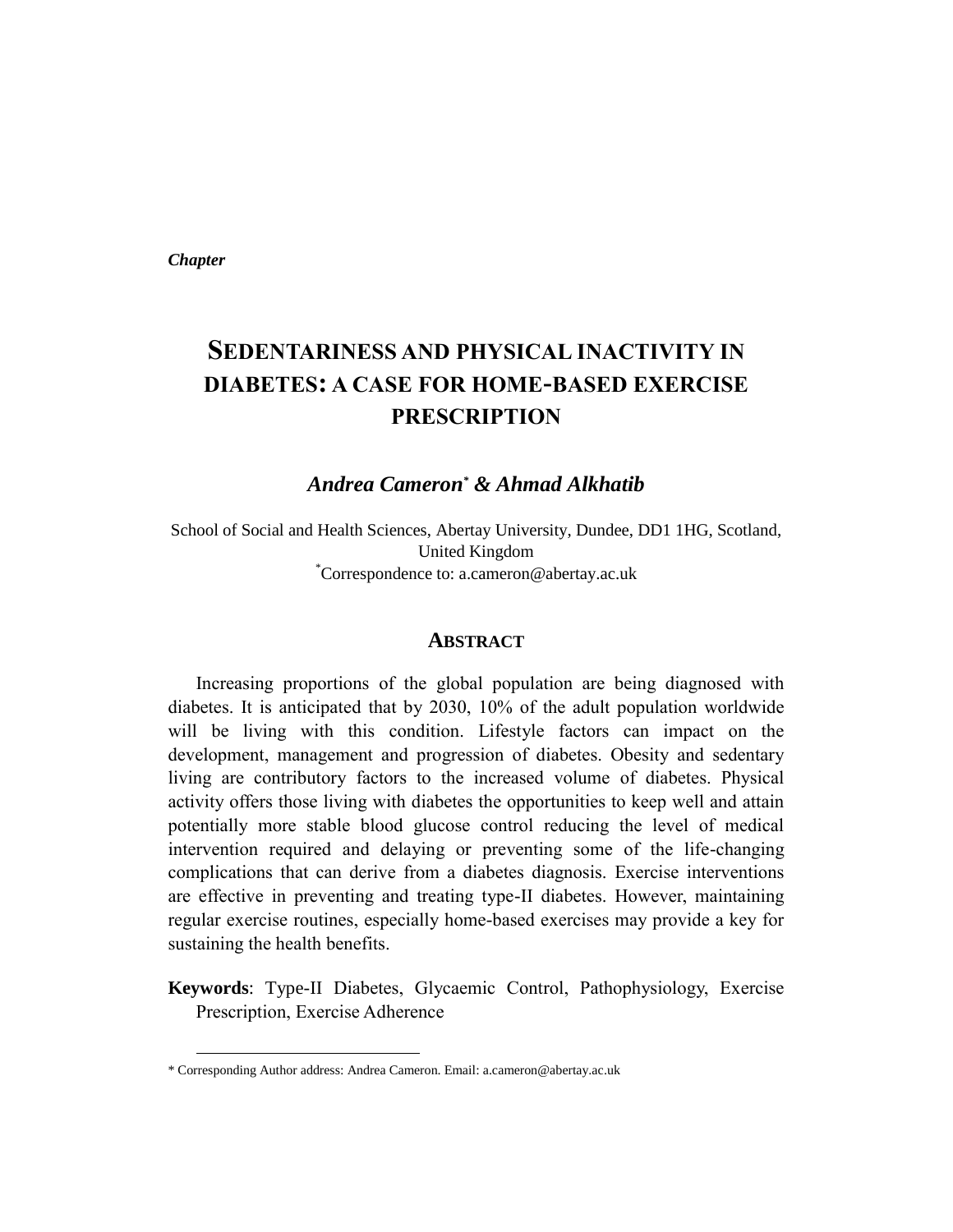#### **INTRODUCTION**

Lack of physical activity is now an established cause of several chronic diseases including heart disease, diabetes, stroke, and cancer. Recent estimates of nearly 20 million cases of mortality caused by cardiovascular disease (CVD) (WHO, 2014) are a major concern, given that lifestyle related causes could be preventable. Therefore, it is important to understand the prevalence and causes of physical inactivity and sedentary lifestyle related health risks across different settings, and in different age groups, and to identify and to continue devising effective preventative and intervention strategies to enhance people's health.

Diabetes is a known major cause of premature mortality with high economic costs. Lifestyle behaviour changes into sedentariness and physical inactivity have been combined with a global epidemic of obesity and consequently an increase in many chronic diseases, including diabetes. Obesity is a significant contributory factor in the development of type-II diabetes; and obesity and type-II diabetes cases continue to grow at an alarming rate (WHO, 2015). Despite major steps taken to reverse the trend by public health strategies, there has been increased growth in patient numbers and Diabetes remains a significant cause of premature mortality (Public Health England, 2014). The diagnosis of diabetes is characterised by excessive hepatic glucose production; peripheral insulin resistance and defective beta-cells in the pancreas, with 90% of all cases in the UK, being determined as type-II (Diabetes UK, 2012).

This chapter provides an overview of the prevalence, health risks associated with diabetes, and the pathological consequences linking obesity and type-II diabetes. It also presents a specific insight into the exercise-based recommendations and potential benefits of physical activity and exercise, especially home-based exercise to prevent and manage type-II diabetes.

#### **Overview of the prevalence and risk factors of diabetes**

The risk factors for diabetes are mostly shared with obesity. Poor nutritional habits, including reduced calorific expenditure coupled with excess energy intake (calorie-dense, high sugar, high fat diets) has led to increased proportions of the adult population with reduced insulin sensitivity, most of whom are obese (Edelman, 1998; Lieberman, 2003). Truncal obesity, has been linked to raised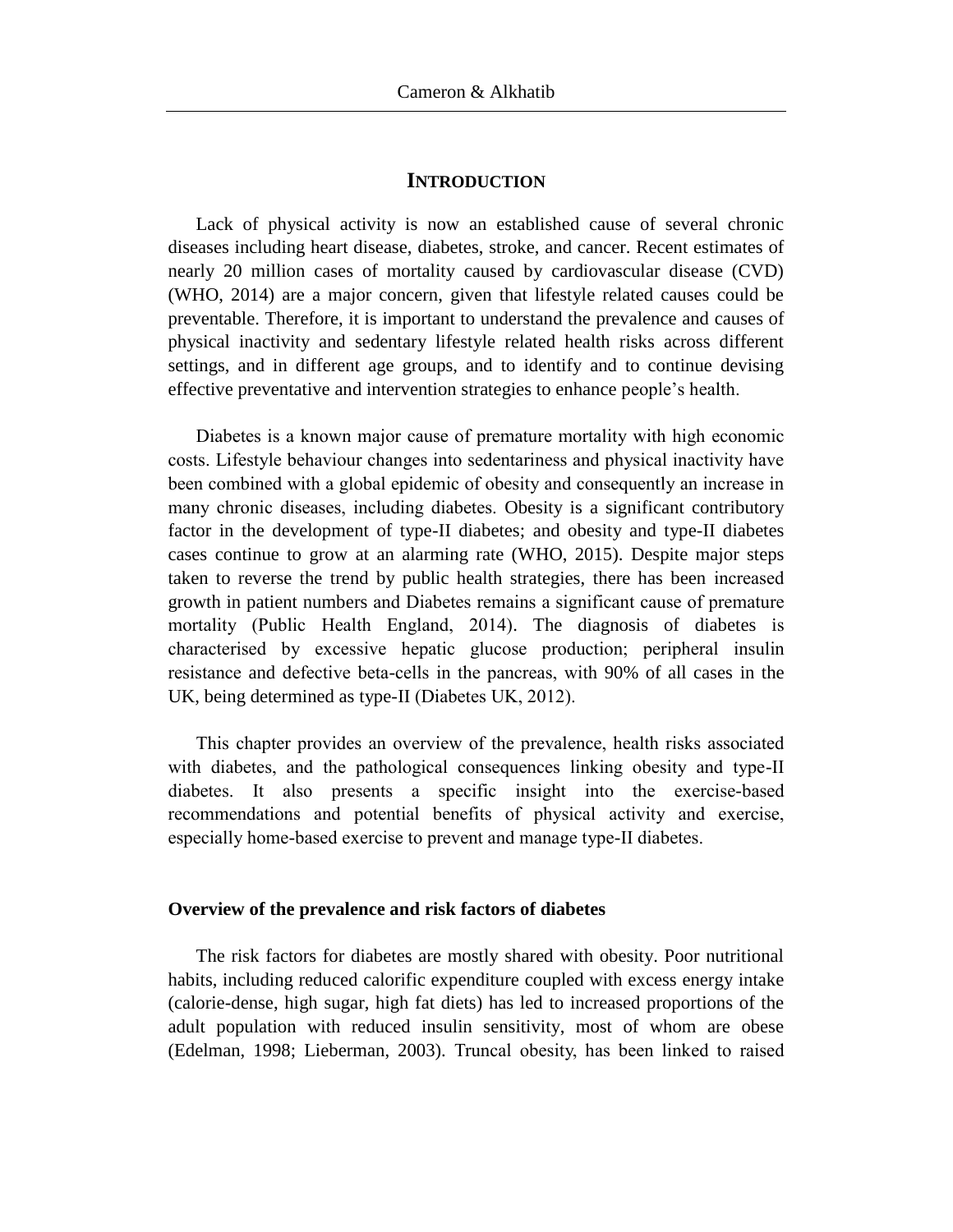levels of plasma leptin, fatty acids and tumour necrosis factor-alpha, this is thought to contribute to insulin resistance (Squires, 2001), and can accelerate ageing (Wolff, 1993).

The International Diabetes Federation has recently warned about the global epidemic of diabetes, with estimates of one in ten adults expected to have the condition by 2030 (IDF, 2014). The global prevalence of diabetes especially type-II diabetes, is no longer a problem solely for the developed western world such as the UK and US, but there is an emerging trend of increasing prevalence in developing countries, especially in Asia. On the one hand, Diabetes continues to rise in the US and UK - a 60% increase in diagnoses in the last ten years and a 10% rise in National Health Service spend on drugs to manage this condition (Diabetes UK, 2015). On the other hand, Asia is set to become the 'epicentre' of this epidemic with noted proportionally higher levels of young to middle-aged people being diagnosed with type-II diabetes (Shaw et al., 2010). The consequences of a diabetes epidemic are alarming. It is estimated that a diabetesrelated mortality event is recorded every 7 seconds, and unfortunately it is thought that current statistics underestimate the true prevalence, with almost 50% of cases undiagnosed (IDF, 2014).

#### **Sedentary causes of diabetes**

Sedentariness is a major cause of obesity and being overweight, and is directly and indirectly linked with major chronic diseases especially cardiovascular disease (WHO, 2015). The highest prevalence of sedentary behaviour exists within the Americas and the Eastern Mediterranean, but globally 31% of the population is physically inactive. This accounts for 6% of world mortality; with 27% of deaths for those with diabetes attributed to low activity levels (WHO, 2011).

Sedentary behaviours such as watching TV and prolonged sitting hours are now known causes of diabetes (Hu et al., 2003; Matthews et al., 2008). Recent reviews have made a case for diabetes causes, amongst other chronic diseases, from sedentary behaviours, distinctly from that caused by physical inactivity (Dempsey et al., 2014). Whilst, a positive association exists between the incidence of type-II diabetes and television viewing time (Dempsey et al., 2014), those with diabetes have also been noted to take on average 2000 less steps per day (Liese et al., 2013).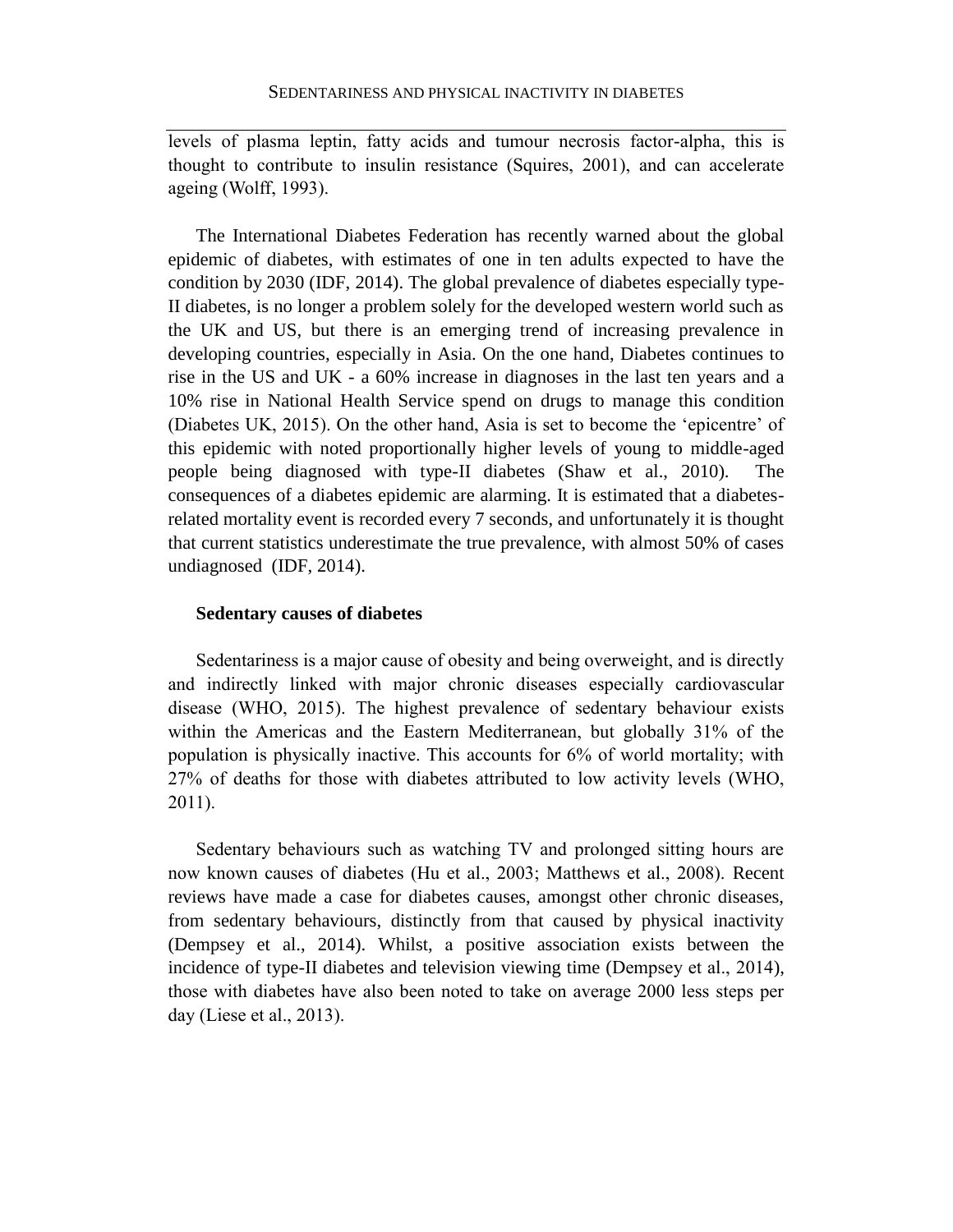A dose-response relationship exists between the volume of time of uninterrupted sitting and poor metabolic health (Owen et al., 2014). Approximately 55% of the waking day is spent on sedentary activity (Matthews et al., 2008) and those with diabetes are known to spend a larger volume of time being inactive when compared to their non-diabetic counterparts (Public Health England, 2014). Individuals who spend more than 10 hours a day sitting have a 34% higher all-cause mortality risk than those who spend just one hour of their waking day sitting (Chau et al., 2012). Therefore, reducing sedentary behaviour may require further action additional to that of promoting physical activity.

Fortunately, physical activity and exercise are now established measures to reverse the development and to treat type-II diabetes (Sigal et al., 2006). However, despite the known positive effects of physical activity in preventing and managing diabetes, the challenge remains to increase the level of habitual physical activity in those living with diabetes, and to do this in a cost-effective manner. This is particularly so in economically deprived areas, where currently there is estimated to be a 40% higher prevalence of diabetes (Public Health England, 2014). Multifaceted lifestyle interventions could involve physical, exercise training, nutritional and behavioural changes, and have been shown to provide cardiovascular risk-reduction benefits in high risk population groups (Alkhatib, 2015a; Klonizakis et al., 2013; Alkhatib & Klonizakis, 2014). Educational intervention towards an active and healthy lifestyle can involve exercise promotion, particularly in relation to weight management and energy expenditure, which can enable good management of the condition (Landry  $\&$ Allen, 1992).

#### **PATHOPHYSIOLOGY OF TYPE-II DIABETES**

Diabetes is a metabolic disease characterised by insulin malfunction and impaired glucose control. Pancreatic Islet of Langerhans cells typically secrete lower levels of insulin resulting in higher circulating levels of blood glucose (Wolff, 1993). Type-II Diabetes Mellitus was previously termed Maturity Onset Diabetes Mellitus as a consequence of the increased prevalence noted in the middle years and the accumulation of lifestyle behaviours which are attributed to the development of the disease. While genetic and ethnic group predispositions to the disease have long been noted, the influence of maternal factors governing the intrauterine environment and foetal development are a more recent association (Inadera, 2013). Early life influences and behaviours derived from the environmental context are also additional considerations when investigating the aetiology of type-II diabetes (Zimmett et al., 2013).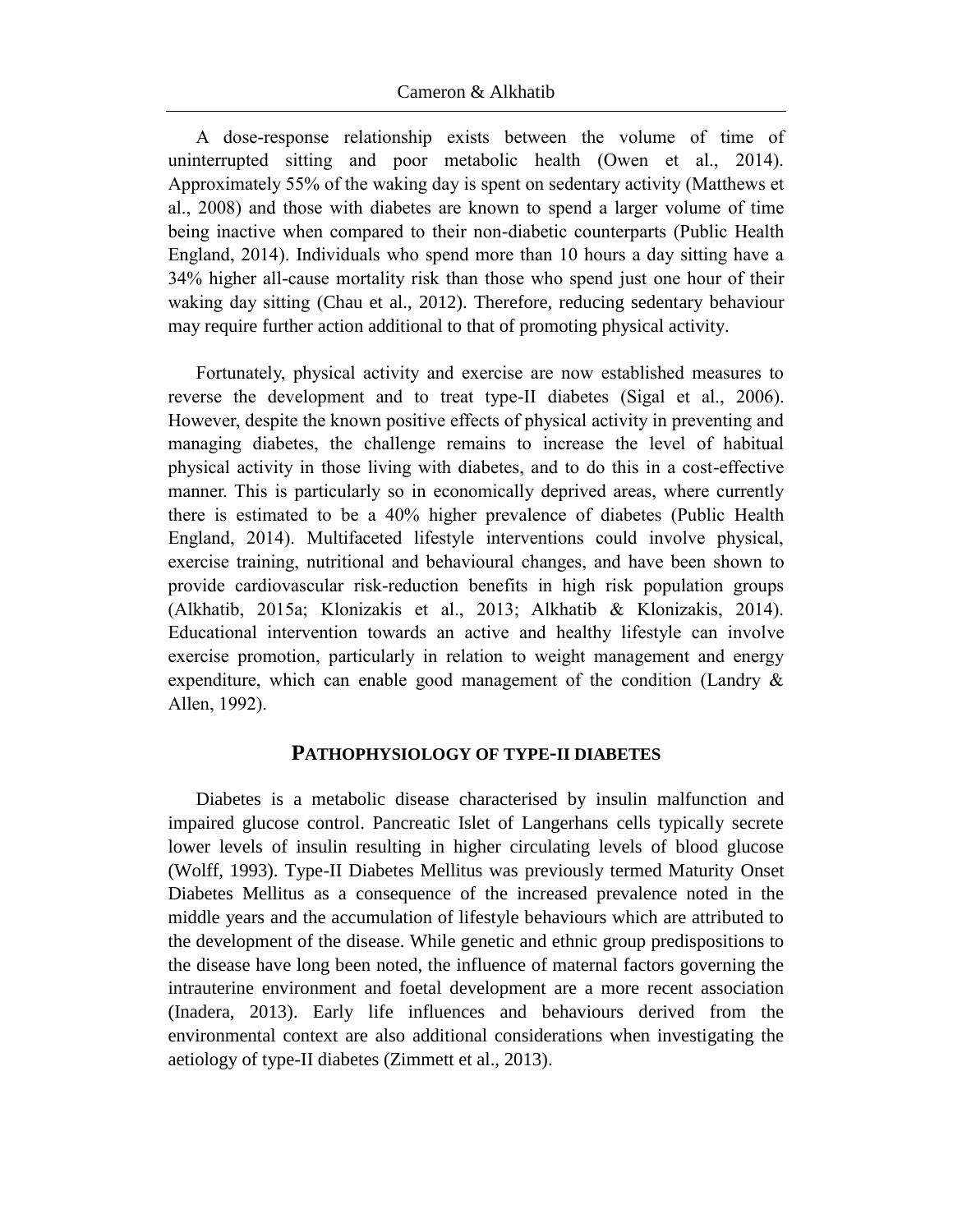Inflammatory mechanisms are thought to be significant in the development of type-II diabetes and atherosclerosis, with increased levels of the biomarkers tumour necrosis factor-alpha (TNF-α), Interleukin-6 (IL-6) and C-Reactive Protein (CRP) present in individuals with insulin resistance and abdominal obesity (Pradhan, 2007; Paolisso et al., 1998). TNF- $\alpha$  is thought to inhibit insulin receptor autophosphorylation and the levels of circulating TNF-α have been found to be four times higher in insulin resistant subjects (Saghizadeh et al., 1996). The presence of macrophages in adipose tissue is also noted in those with insulin resistance, especially  $TNF-\alpha$  levels that have been found to be more than double in the adipose tissue of obese subjects, reinforcing the theory that inflammation is a significant contributory factor in the development of diabetes (Hotamislgil et al., 1993). Within the cell, JNK (Jun N-terminal kinase) and IKKβ/NF-κB (Ikappa kinase beta/nuclear factor kappaB) pathways are activated in the presence of proinflammatory receptors and block the normal signalling through insulin receptors. Reduction in internal responses can be compounded by magnesium binding defects within the cell, limiting a host of enzymatic metabolic reactions, adding to insulin resistance. Reduced dietary magnesium, and energy dense diets contribute to these cellular aberrations (Wells, 2008). Disordered metal metabolism (chromium, iron, copper) coupled with the cytotoxic effect of oxidative stress may cause abnormal islet function and lower insulin production (Wolff, 1993).

The decreased insulin release in response to consuming food is a cause of post-prandial hyperglycaemia which can contribute to hypercoagulation and the development of vascular complications. The obesity related peptides (adipocytokines) resistin and ghrelin can lead to higher baseline levels of Eselectin, intra-cellular and extra-cellular adhesion molecules which increase the likelihood of endothelial cell adhesion. There can also be a release of protein kinase, heightening production of basement membrane materials and increasing capillary permeability. The reduction in muscle contractions which accompanies more sedentary behaviour is thought to reduce lipoprotein lipase (LPL) expression negatively influencing high density lipoprotein (HDL) cholesterol production (Owen et al., 2010). This pathophysiology coupled with raised levels of free fatty acids, post-prandial hyperlipidaemia and increased production of free radicals contributes to atherosclerosis and cardiovascular disease (Skilton et al., 2005).

Unfortunately, type-II diabetes may go undetected for almost a decade, meaning that half of all patients already have one or more chronic complications by the time of diagnosis (Squires, 2001; Bell, 2001). A diabetes diagnosis carries a 25-fold increase in the risk of blindness, a 20-fold increase of a gangrene-related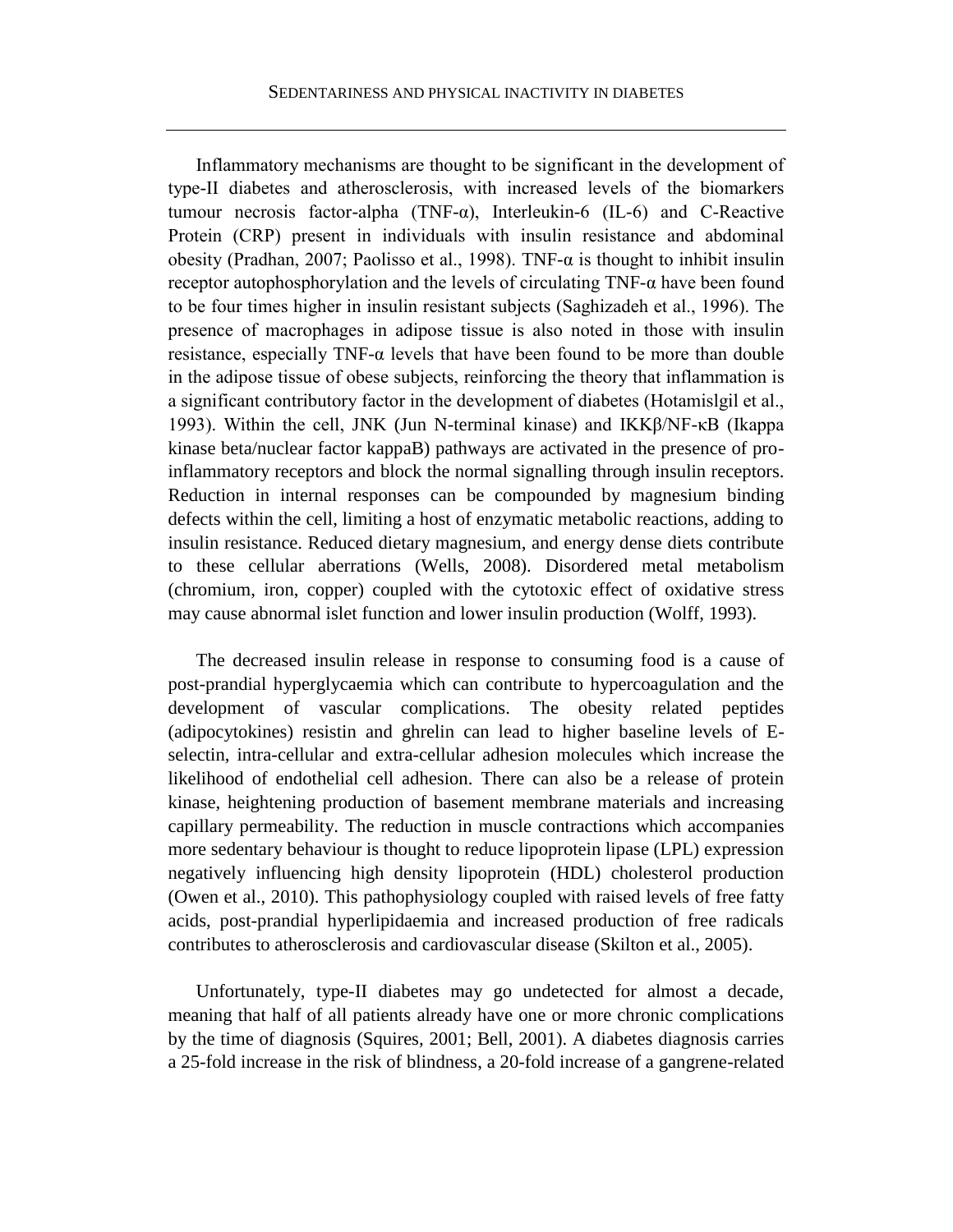amputation and the same elevated odds for renal failure. Of those diagnosed with diabetes before the age of 30 almost half may not celebrate their  $50<sup>th</sup>$  birthday (Deckert et al., 1978). While the evolution of treatment protocols and increased health interventions may have improved these sobering statistics, cardiovascular disease is still the major cause of disability or death in those with the condition (AHA, 2012; Leong & Wilding, 1999). Acute and chronic complications of diabetes shorten lifespan, compromises quality of life and add to care costs (NICE, 2002). Diabetes is a disease that requires good self-management if the development of complications is to be minimised (Ramsing & Hill, 2007). Health behaviour is key to this, with heightened activity levels a contributory factor in improved disease status (Pigman et al., 2002).

#### **BENEFITS OF PHYSICAL ACTIVITY FOR INDIVIDUALS WITH DIABETES**

Individuals who are physically active are known to have lower blood pressure and heart rate, improved circulation, and less thrombotic episodes. Lower cholesterol, lower body mass indices (BMI), less body fat, higher metabolic rates and better weight control are further physiological benefits of exercising. Psychological benefits include increased vitality, reduced reporting of periods of stress and anxiety, mood elevation and heightened confidence. Enhanced mental faculties including improved memory have been noted, as well as better quality sleep. Exercise can also benefit an individual's social life and reduce isolation. Those who regularly exercise are also less likely to be absent from work, a positive benefit for the economy (Goetzel et al., 2004). The capacity to maintain independence at home as a consequence of increased functional capacity can impact on quality of life and general happiness (Sharkey & Gaskill, 2013). Importantly, exercise is low-cost and side-effect free if safely prescribed (ADA, 2002).

Consequently, exercise is an advocated intervention for those at risk of, or living with type-II diabetes (ACSM, 2009). As well as the above benefits, exercise can reduce the risk of circulatory disease, aid weight control and reduce medication and health care costs (Hawkins et al., 2002). For example, moderate intensity exercise interventions have been noted to significantly reduce specific fat distribution in those with type-II diabetes thereby reducing cardiovascular risk (Jonker et al, 2013; AHA, 2012). Exercise (aerobic and resistance) can also significantly reduce glycated haemoglobin (HbA1c) levels, reducing microvascular problems (Squires, 2001; Pi-Sunyer, 2002) even in the absence of significant changes in body mass index (Boule et al., 2001). More recently, an 8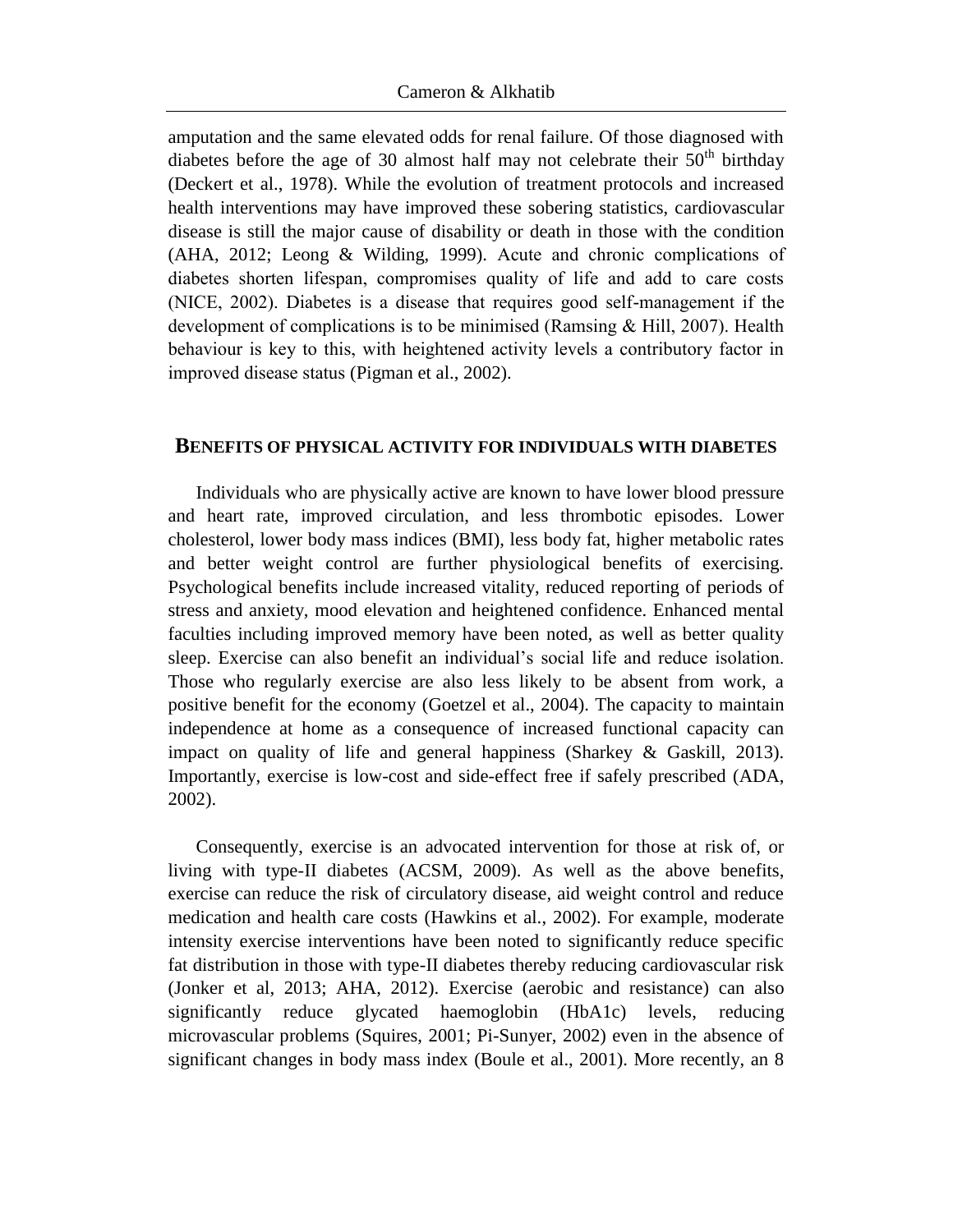week passive static stretching intervention was noted to significantly reduce HbA1c levels in patients with type-II diabetes when compared to a control group, demonstrating that lower intensity activity can positively influence glycaemic control too (Seong, 2015). Unfortunately, those with type-II diabetes who do not exercise have been observed to have an almost 3-fold odds ratio for poor disease management (Pigman et al., 2002).

Exercise can significantly improve glycaemic control in diabetes (van Dijk et al., 2013). The body's sensitivity to insulin is heightened by physical activity as a consequence of the action of GLUT4 glucose transporters on plasma membranes and transverse tubules. A single bout of exercise can benefit the body's sensitivity to insulin for 16-18 hours because glucose is still being deposited in muscle tissue up to 2 hours post-exercise. Regular exercise increases the nature of GLUT4 glucose transporter actions. While the impact on blood glucose control can be experienced for 24-48 hours these effects have worn off 60-72 hours following exercise therefore the frequency of exercise bouts is key in maintaining good glucose control (Borghouts & Keizer, 2000; van Dijk et al, 2013).

# **EXERCISE PRESCRIPTION AND ADHERENCE FOR INDIVIDUALS WITH DIABETES**

Aerobic endurance exercise has been the traditional exercise prescription for those with type-II diabetes, but it has been shown that combining this with resistance training gives added benefit in relation to positive physiological measures (Yavari et al., 2012). Current exercise recommendations for adults in the UK advocate doing aerobic exercise at a moderate intensity for 30 minutes on minimally 5 days (but preferably most days) of the week. This should be supplemented with strength-based exercise for the large muscle groups on at least two days of the week (NHS, 2015). However, the same health benefits can be derived by accumulating the moderate aerobic activity in 10 minute bouts. While an alternative adult exercise prescription of 75 minutes of vigorous aerobic activity (coupled with two days of strength training) also exists, the presumed low levels of fitness in people with type-II diabetes has meant that it is only in recent years that higher intensity exercise prescriptions have been tested in this population (Albright et al., 2000). While the generalisability of the outcomes of these studies are often hampered by small sample sizes the emerging trend is of the same positive physiological changes witnessed with moderate intensity interventions, but with the additional benefit of a lower volume of time spent exercising. Increased adherence to more vigorous forms of exercise employed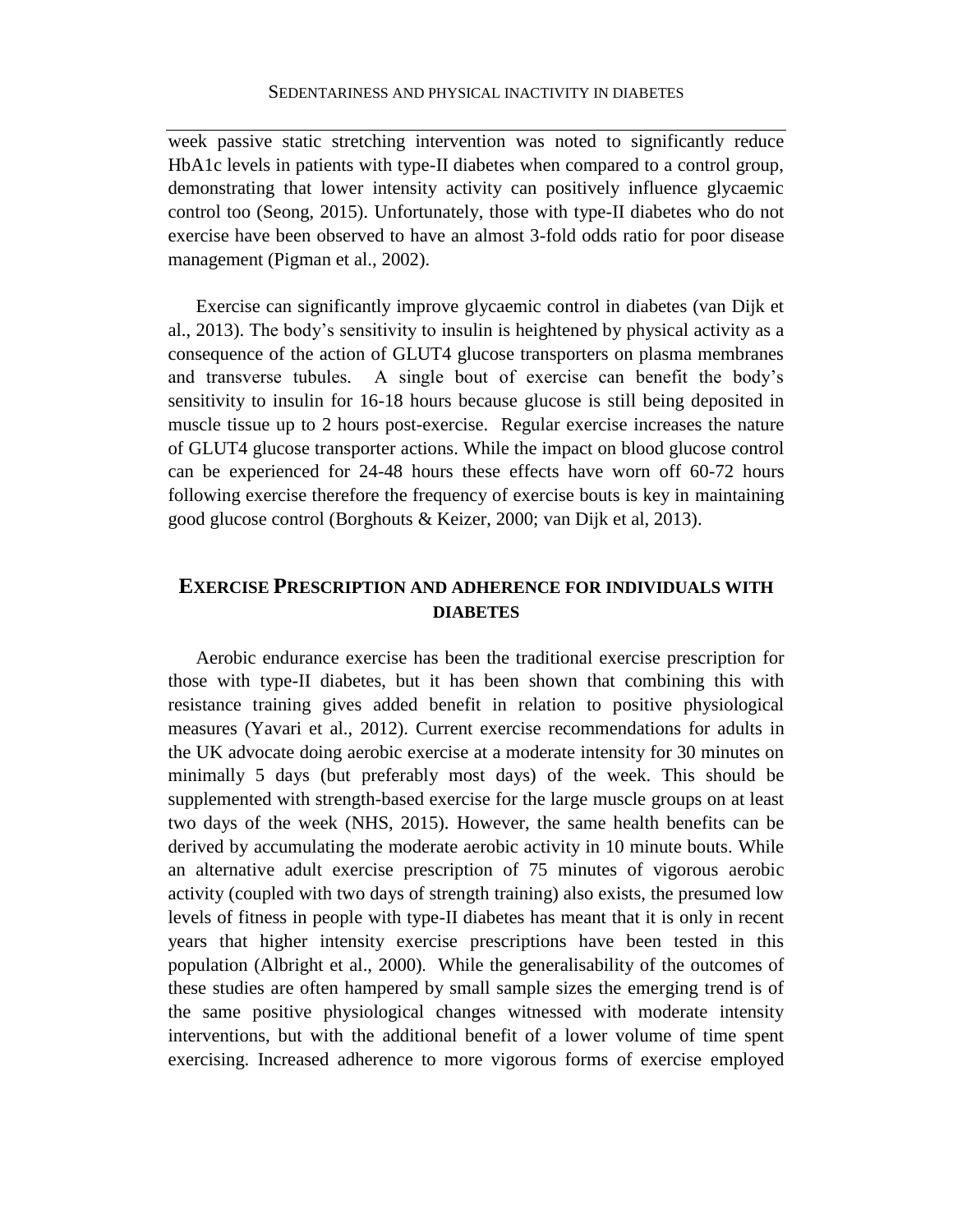within short term projects are noted when these are accumulated as a series of short bouts (Andersen, 1999). However, little empirical evidence exists of long term adherence to high intensity exercise protocols in contrast with that available for lower intensity exercise regimes.

Emerging literature has explored whether there may be a better time of day to exercise to heighten the impact on glycaemic control for those with type-II diabetes. While the evidence to date is limited, post-prandial resistance based exercise had a more positive effect on postprandial glucose and triacylglycerol concentrations (cardiovascular risk factors) when compared to the equivalent exercise routine being performed pre-prandially (Heden et al., 2015).

Current exercise prescriptions provide guidelines regarding frequency, duration and intensity of exercise – the mode will ultimately be dependent on accessibility, availability and personal preference. Applying the tenets of selfdetermination theory to the self-management of diabetes demonstrates that adherence to behaviour changes are more successful if the individual has been able to govern their own lifestyle choices rather than being pressured into implementation (Ramsing  $\&$  Hill, 2007). Spousal support, if applicable, can be key in long-term adoption of health routines, with positive encouragement and the avoidance of being overprotective important features (De Ridder et al., 2005).

#### **HOME-BASED EXERCISE ROUTINES FOR INDIVIDUALS WITH DIABETES**

Physical activity can form part of daily routines in four ways – occupational, household, transport and leisure time (Gregory et al., 2007). Therefore, when considering the volume of accumulated movement that would derive health benefits then these four means should not be overlooked. With the exception of some aspects of the occupational setting, there is a degree of self-management required in relation to the volume, intensity and frequency of domestic, commuter and recreational activity and there may be a number of barriers that will need to be considered if metabolic benefits are to be conferred.

In the absence of an instructor-led intervention those who are returning to leisure-time exercise can lack confidence and knowledge regarding starting a routine and lifestyle behaviour change has been noted to be challenging for those with type-II diabetes (Simonavice & Wiggins, 2008; Ibrahim et al., 2002). The more effective change strategies focus on long-term management using professional support with the emphasis on the individual and their needs, utilising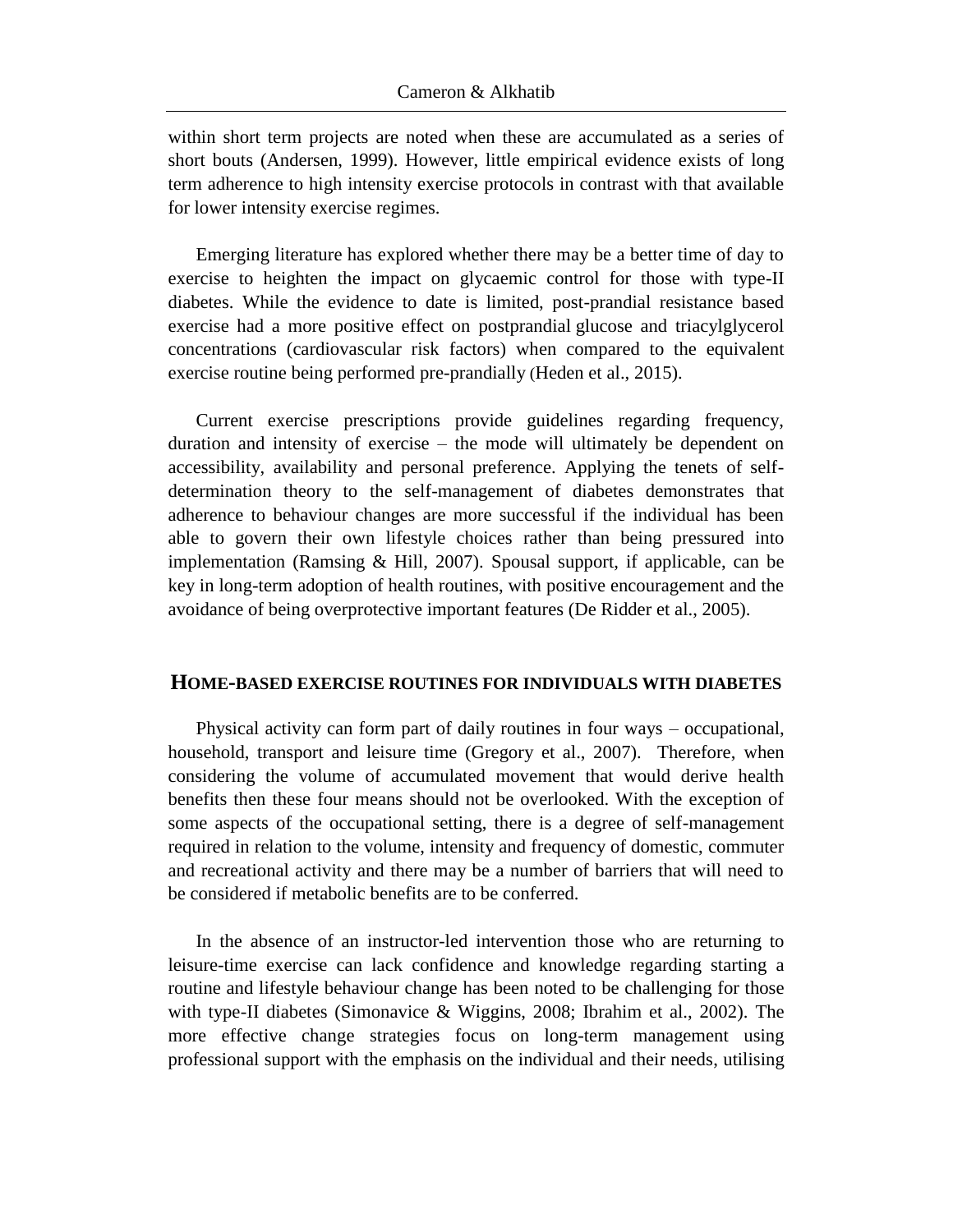their support networks, and are community-based (Fox & Page, 2001; Daly et al., 2002; Duncan & Pozehl, 2002; Gordon et al, 2002; Cooper et al., 1999).

 For those who have been sedentary for a long while then building up slowly is a safe and progressive exercise prescription to adopt. For example, starting with 5-10 minutes of activity per day for the first week, then adding on 5 minutes per day each week, till the target goal of 150 minutes of moderate activity is reached. Increasing the volume of walking and reducing the volume of sitting can be simple, and cost-free interventions. Pedometers are noted to be effective motivational tools to advancing volumes of walking-based activity (Minsoo et al., 2009). A baseline of 3000 steps/day can be used to build upon, adding a little more within the daily routine until the target 10,000 steps/day is reached (Welk et al., 2000). Many local authorities offer led-walks or exercise prescription schemes where there are the added benefits of an instructor and potential companions to support the adoption of a more active lifestyle. Circuit-based classes in either the home or in a community facility combine aerobic and resistance-based exercises.

Resistance bands such as (e.g. Therabands/dynabands) are user-friendly and portable forms of resistance equipment which can aid a gentle introduction to strength-based exercises (Hammond et al., 1997; Bethell, 1999; Leon, 2000). Increased compliance with community exercise interventions are observed when partners, friends or relatives can also participate (Hammond et al., 1997). Selfmanaged home-based routines similar to those illustrated in Figure 1 have been able to demonstrate exercise adherence and strength gains (Jette et al., 1999) with dropout reduced if there is supported instruction and guidance initially (Chan & Reid, 2013). Theraband exercises can recruit large muscle groups, complying with exercise recommendations (NHS, 2015) and can positively influence lower limb blood flow, a concern for those living with type-II diabetes (Egaña et al., 2010). Additional advantages of activity programmes using the exercises (or similar) outlined below (Figure 1) is that they enable family and friends to participate, require minimal equipment, and consequently little financial outlay.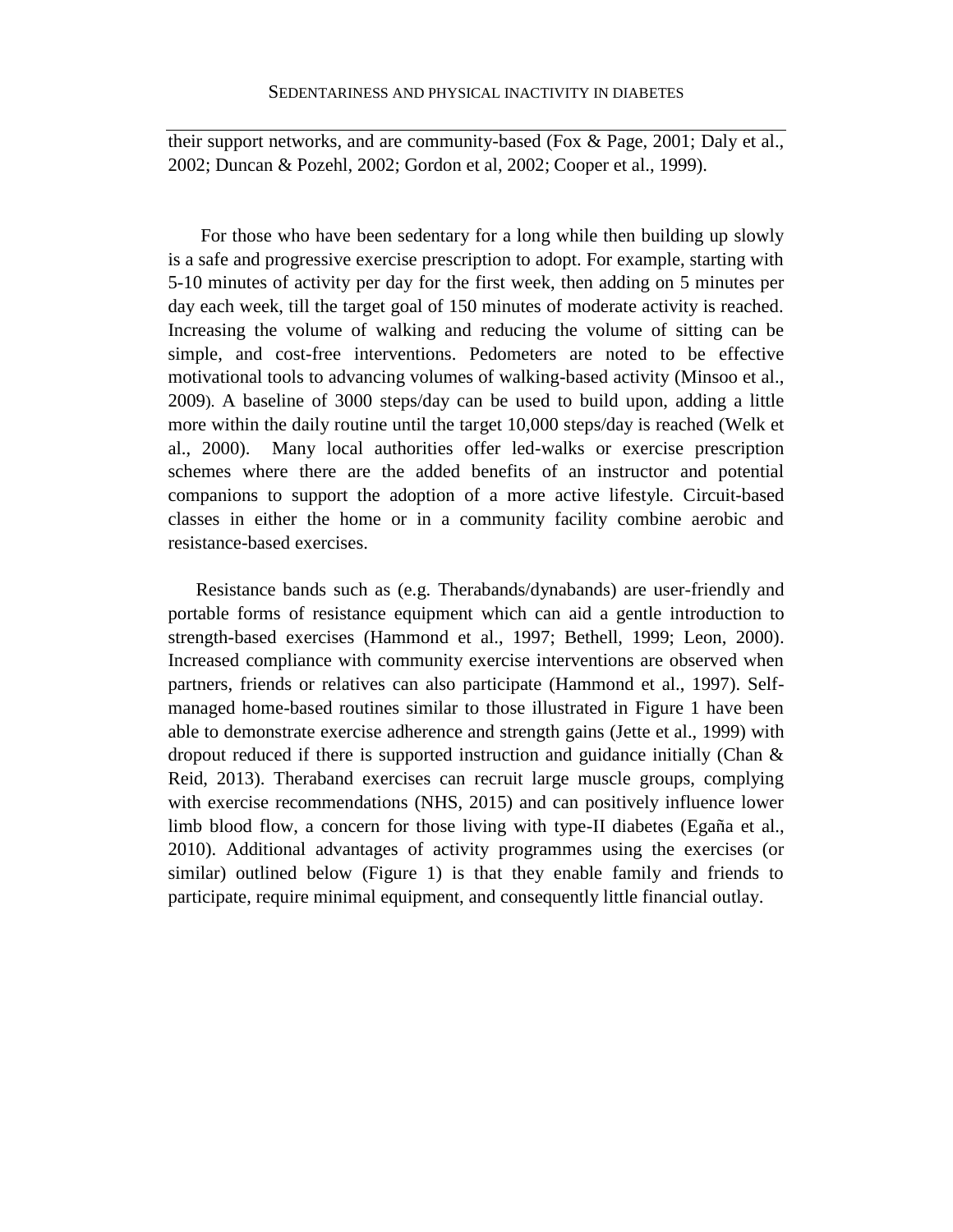Cameron & Alkhatib



Figure 1. Illustrations of resistance exercises using resistance bands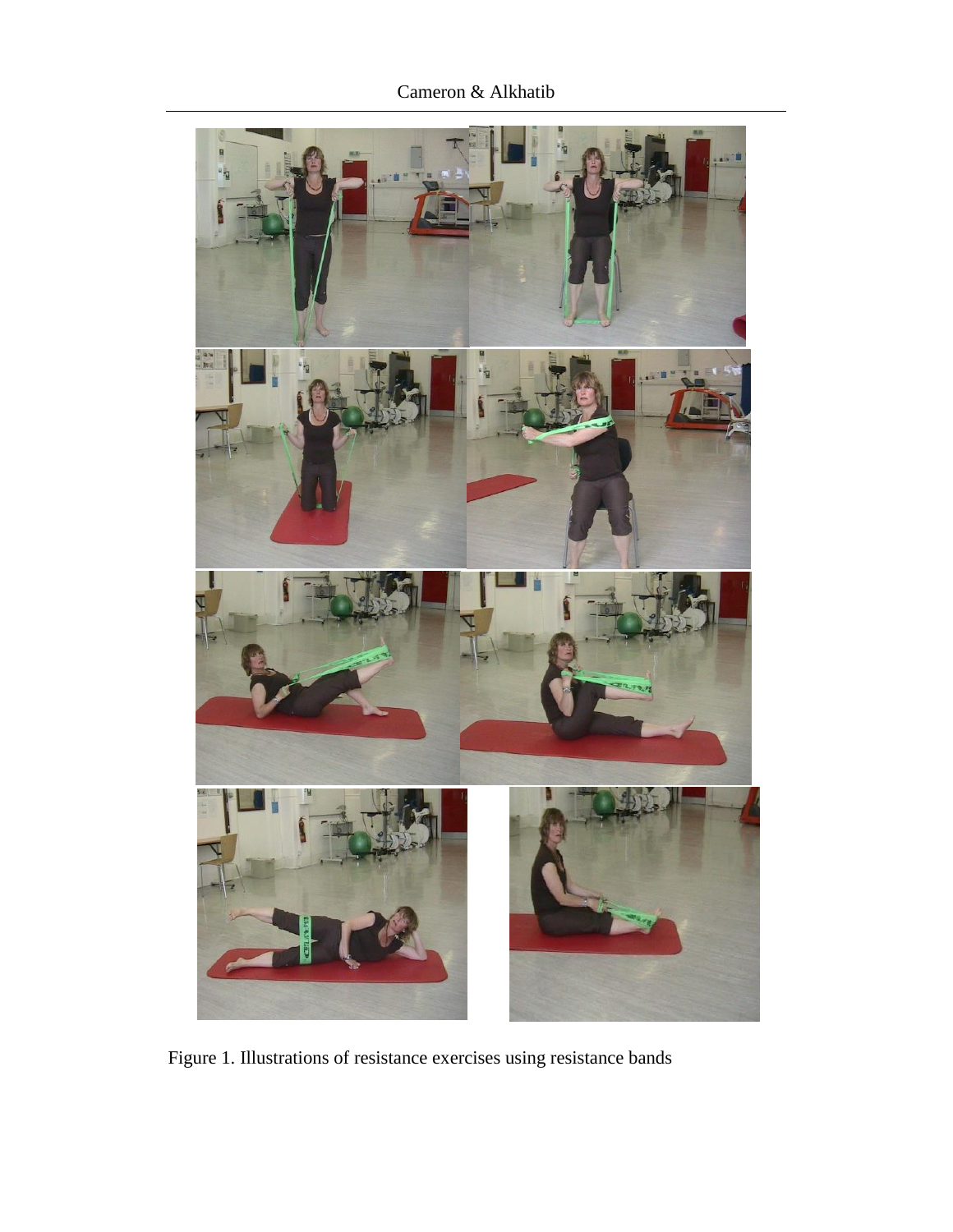Building short bursts of exercise into the daily routine is a time efficient way of getting the benefits of being physically active. For example, using the stairs instead of the elevator; parking a little further away from the intended destination; exiting public transport earlier. Building unstructured exercise into daily routines is thought to be a more effective means of increasing participation for those who would normally avoid structured exercise or sport (Hill & Williams, 2014).

Some household chores (Table 1) involve a level of energy expenditure which can positively impact on metabolism (Ainsworth, 2000). Higher, but moderate, calorific outlay can be derived from infrequent but necessary garden tasks, vigorous housework, or the more occasional house maintenance requirements. Less energy is spent on the more frequently deployed gardening and housework duties, but all have the capacity to confer the same benefits that can be gained from attending an exercise class, as they all involve aerobic and strength based activity. While acknowledging that those listed may not be performed on a daily basis (see also Table 2) they can contribute to the overall accumulated volume of physical activity and thereby enhance the health status of those living with diabetes (Nagasaki et al., 2014).

| <b>Intensity</b>       | <b>Gardening</b>    | <b>DIY</b>            | <b>Housework</b>  |
|------------------------|---------------------|-----------------------|-------------------|
| <b>Moderate</b>        | Digging;            | Mixing/laying         | Carrying          |
| <b>Intensity</b>       | clearing rough      | concrete, moving      | heavy shopping    |
|                        | ground; laying      | heavy loads,          | for more than 5   |
|                        | paths/slabs/bricks; | refitting a room or   | minutes; spring   |
|                        | using a hand mower  | relocating heavy      | cleaning,         |
|                        | over a large area;  | furniture; or similar | scrubbing floors; |
|                        | chopping            | heavy manual work     | cleaning          |
|                        | wood/trees; or      |                       | windows, or       |
|                        | similar heavy       |                       | other similar     |
|                        | manual work         |                       | heavy             |
|                        |                     |                       | housework         |
| <b>Light Intensity</b> | Cutting the         | Painting and          |                   |
|                        | grass using a power | decorating; small     |                   |
|                        | tool; planting,     | repairs;              |                   |
|                        | hoeing, weeding,    | washing/polishing/    |                   |
|                        | pruning             | repairing a car       |                   |

| Table 1. The intensity of common household activities |  |  |  |
|-------------------------------------------------------|--|--|--|
|-------------------------------------------------------|--|--|--|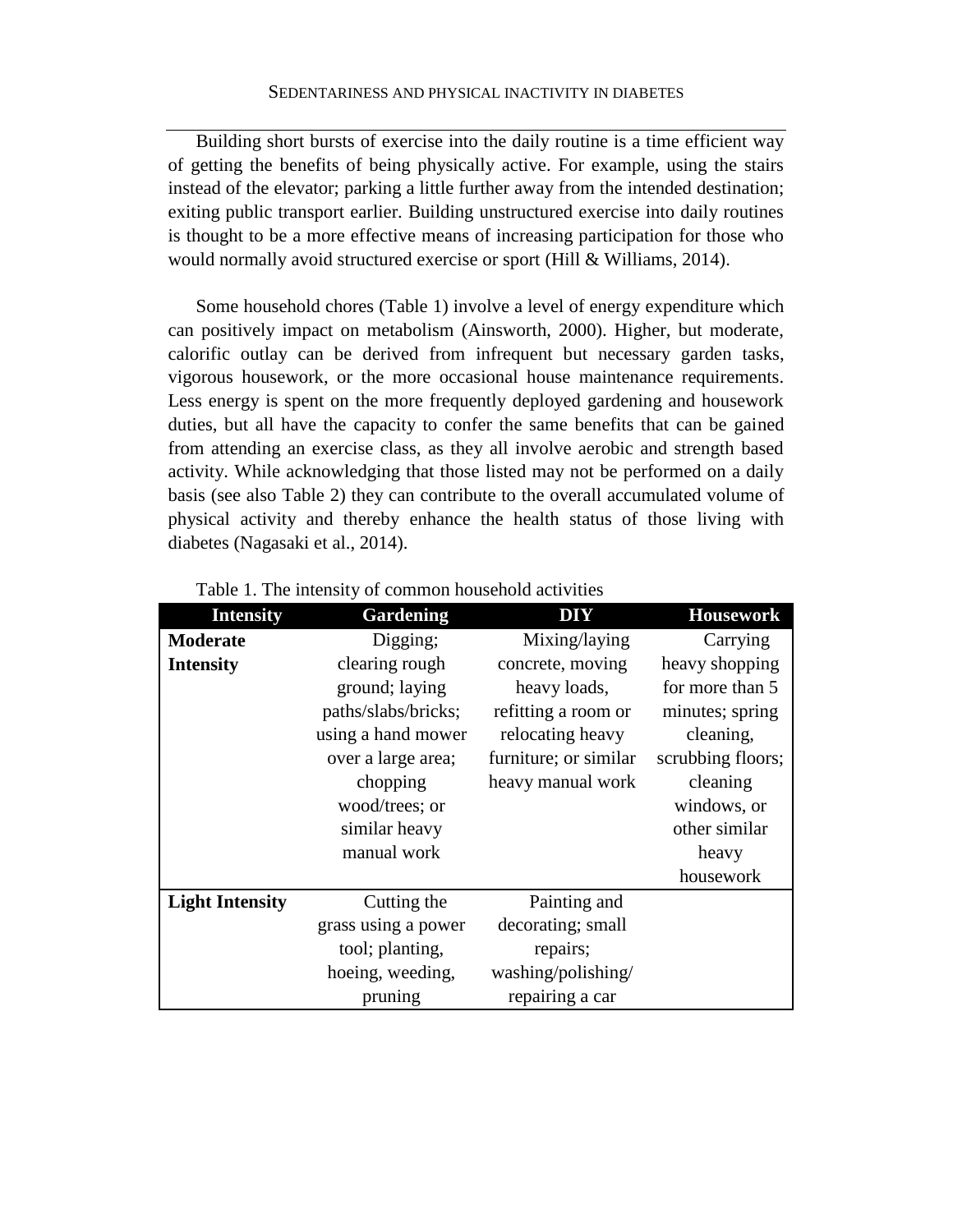Most exercise prescriptions have concentrated on moderate (and more recently vigorous) forms of exercise. However, there is increased recognition of the need to spend less time sitting, particularly within the workplace (McCrady  $\&$ Levine, 2009) and this is an aspect of occupational activity that can be selfmanaged. Reducing the volume of prolonged periods of sitting has demonstrated as favourable results as higher intensity modalities in relation to physiological biomarkers for those with diabetes (Dunstan et al., 2012; Duvivier et al., 2013). Indeed, moderate intensity exercise routines have been shown to be effective in high-CVD risk populations including reversing the sedentary related workplace risks (Alkhatib, 2015b; Alkhatib, 2015c) and the risks associated with sedentary older participants (Klonizakis et al., 2013; Alkhatib & Klonizakis, 2014).

The financial cost associated with exercise is a commonly cited barrier (Steenhuis et al., 2009) and this may be particularly so for some communities who are more predisposed to metabolic syndrome (Rimando, 2015). A home-based routine, can be a cheaper exercise choice as the potential supplementary costs, for example membership and transport, are removed. While hiring a personal trainer may seem an expensive option, it can be more affordable if it is a small group activity shared with family or friends. Providing the additional advantages of companionship and being instructor-led.

Green gym modalities of exercise generally involve little financial outlay and are increasingly advocated. The first projects were piloted more than a decade ago, and were found to not only benefit community health but the physical and mental health of the project participants (Reynolds, 1999). Initially, the term 'green gym' was used to describe public health interventions which focused on the community working on environmental/conservation causes. Typical projects included, creating more attractive green spaces, hedge clearing, footpath creation, development of allotments or community gardens. The proven association between the amount of green space in people's environment and their health, led many local authorities to recruit volunteers to run community garden/flower projects, allotment associations or set up link-up schemes for home-owners with large/unmanageable gardens (charities for the aged/elderly also operate similar link-up schemes), (Maas et al., 2006).

However, the definition of the 'green gym' has been expanded to include individual exercise in the outdoors. Gardening is one such activity which would come under this expanded definition. Since the  $18<sup>th</sup>$  century doctors have been prescribing gardening as a 'therapy' for its physical and mental benefits. The repetitive actions of bending, twisting and reaching all work on flexibility and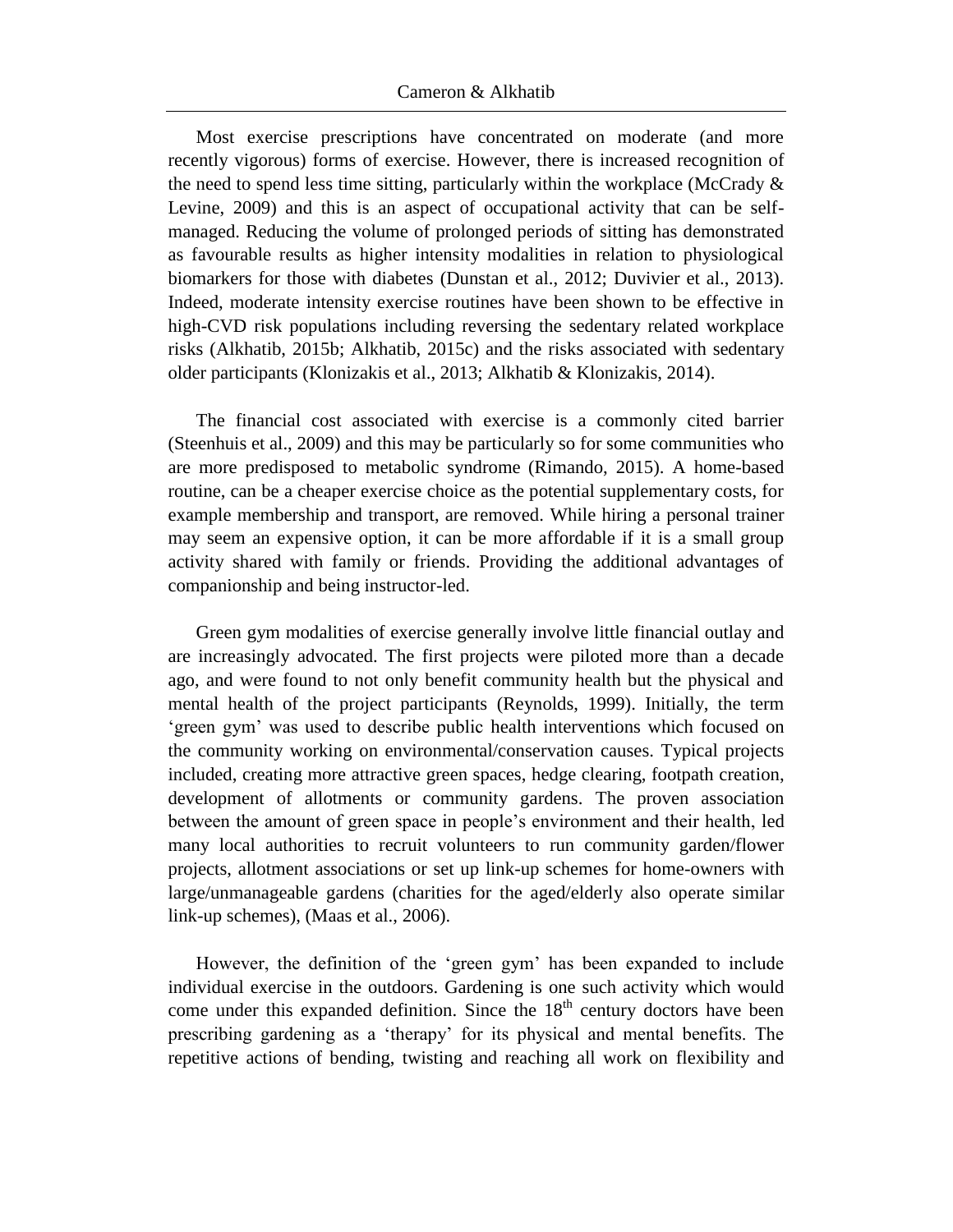balance; while the lifting and pulling associated with raking, digging and hoeing benefit strength-endurance, building muscle which can benefit the maintenance of independence as well as diabetic control (ACSM, 2009; Pine, 2006). Gardening is also known to enhance bone density and to improve emotional wellbeing and elevate mood (Rafkin, 2001; Austin et al., 2006). Gardening is a mixed intensity activity (Ainsworth, 2002) which can enable achievement of this goal, as supported by the energy expenditure detailed in Table 2.

| <b>Gardening Activity</b>            | <b>Approximate kilocalories/hour</b> |
|--------------------------------------|--------------------------------------|
| Clearing land/Digging                | 341                                  |
| Using heavy power tools              | 409                                  |
| Using a hand-mower                   | 409                                  |
| Using a power mower to cut grass     | 375                                  |
| (walking)                            |                                      |
| Picking flowers/fruit/vegetables     | 205                                  |
| Manual                               | 307                                  |
| Planting/Weeding/Trimming            |                                      |
| Trimming using a power tool          | 239                                  |
| Raking                               | 293                                  |
| Bagging garden rubbish               | 273                                  |
| Hand-spreading fertiliser/grass seed | 170                                  |
| Watering plants                      | 102                                  |

Table 2. Calorific expenditure and gardening

There is a growing body of evidence supporting the health benefits that can be derived from exposure to nature, particularly in relation to mental wellbeing. Spending time outdoors is known to improve mood, heighten concentration, and reduce stress and this is independent of the volume of exercise performed (Maas & Verheji, 2007; Pretty et al., 2007). Exposure to the elements can also enhance the body's Vitamin D levels which can be a bonus for those who have metabolic or weight problems (Florenz et al., 2007). Even experiencing the sights and sounds associated with nature has been noted to help pain control (Diette et al., 2003). Therefore if the individual works within their capabilities (see Table 3) but has other conditions alongside their diabetes this may be of further benefit.

Advice given to those undertaking individual (non-instructor-led) physical activity is that there should be some gentle preparatory warm-up, range of motion exercises that recruit the large muscle groups. Performing lower intensity movements at the outset of the session prepares the body for exercise by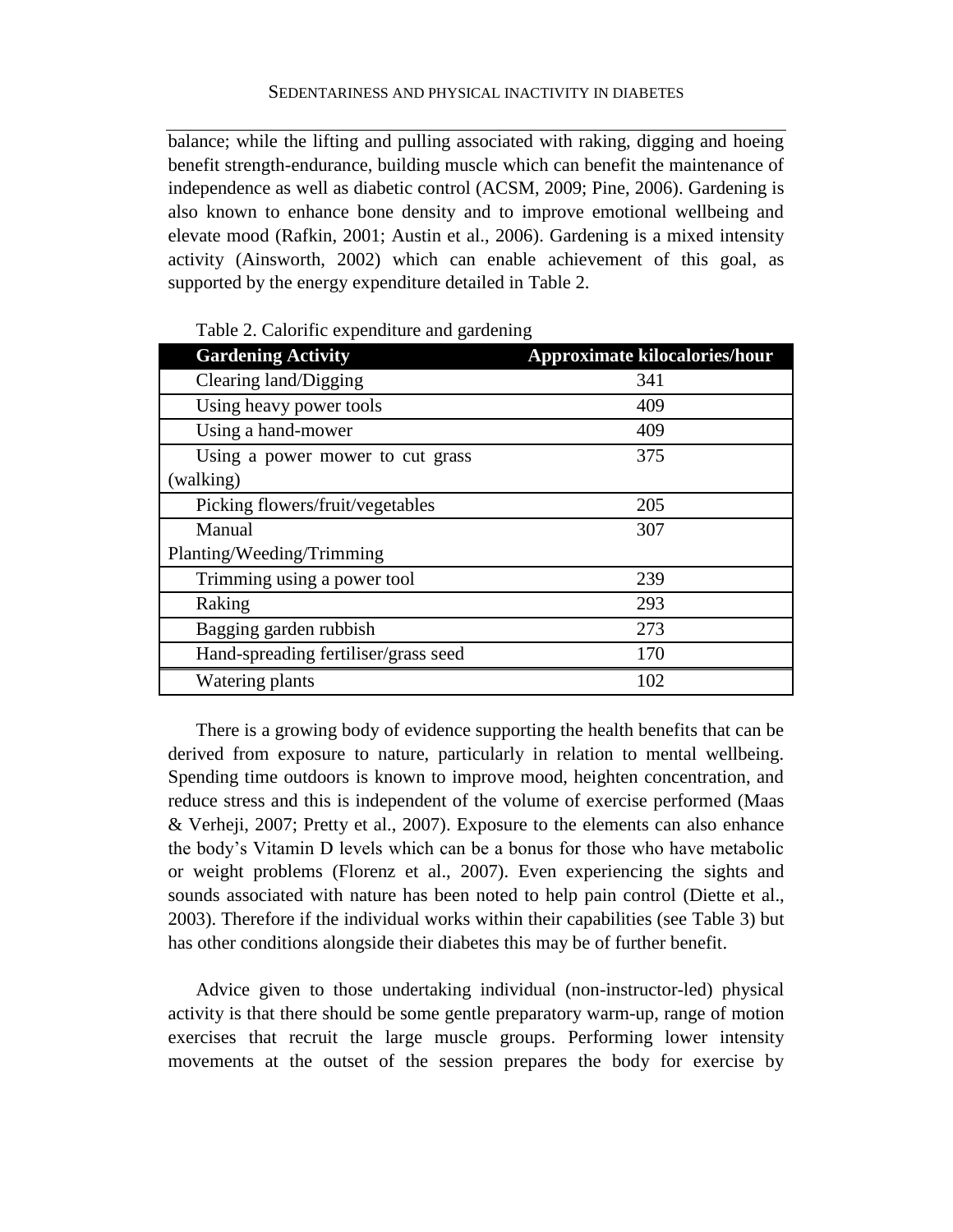### Cameron & Alkhatib

increasing blood flow and oxygen availability, raises muscle/ligament/tendon temperature enabling flexibility, and gently elevates heart rate and blood pressure (Rahl, 2010). Figure 2 gives some examples of appropriate exercises – squat and quadriceps stretches to prepare the thighs for lifting; the calf stretch to prepare the lower leg for pushing/pulling/lifting activities; and upper arms/shoulder stretch to prepare the upper body for pushing/pulling/lifting activities. These preparatory exercises confer exercise benefits for those with diabetes as a consequence of the enhanced blood flow (Egaña et al., 2010). However, it is also considered good practice to repeat these lower intensity range of motion exercises at the end of the bout of activity to assist the body to return to a resting state (Rahl, 2010). The warm-up/cool-down sections also provide metabolic benefits for those with diabetes, as regardless of mode or intensity, there is enhanced blood glucose control (Nagasaki et al., 2014).



*Figure 2. Examples of warm-up activities*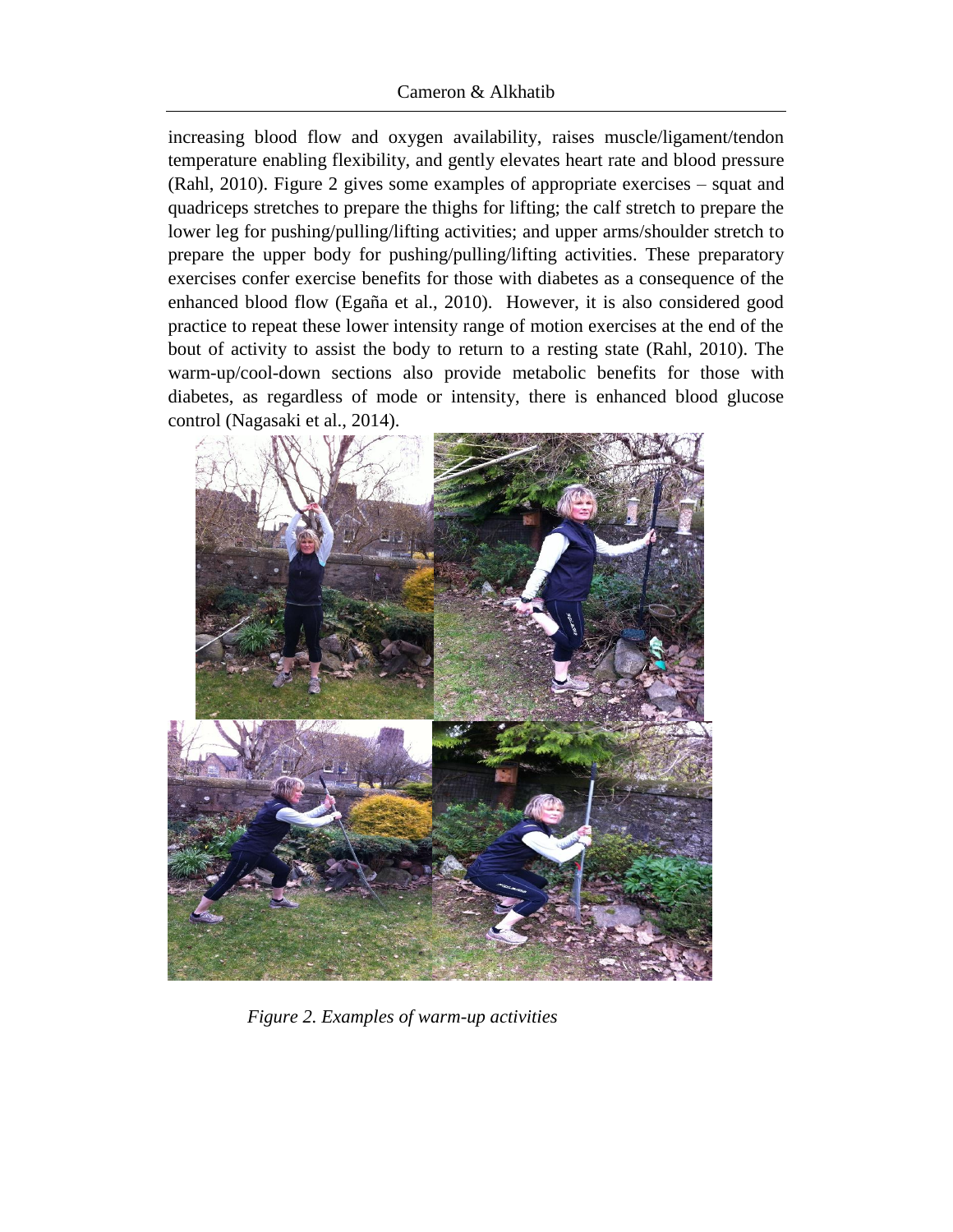While modern means of monitoring the glycaemic state of the individual has advanced the exercise choices for those living with Diabetes, there are still a number of guidelines which are issued in order to ensure that exercise is performed safely (Table 3).

Table 3. Practical guidelines for safe exercise for those with Diabetes

| <b>Practical Recommendations for Exercising safely with diabetes</b>                                                                                                                                                                                            |  |  |
|-----------------------------------------------------------------------------------------------------------------------------------------------------------------------------------------------------------------------------------------------------------------|--|--|
| Build up slowly – this is both within a single exercise session and also<br>$\bullet$<br>within the whole exercise programme.                                                                                                                                   |  |  |
| Don't ever try to lift maximum weights and never breath hold when doing<br>$\bullet$<br>any weight or resistance-based exercises.                                                                                                                               |  |  |
| Don't try to do too much, stick to the exercise intensity which has been<br>$\bullet$<br>prescribed                                                                                                                                                             |  |  |
| If new to exercise, monitor blood glucose before/during/after exercise<br>until a routine is established.                                                                                                                                                       |  |  |
| Check blood glucose levels if planning some DIY that involves climbing<br>$\bullet$<br>onto roofs/ladders.                                                                                                                                                      |  |  |
| If doing any prolonged exercise or heavy household/gardening/DIY chores<br>$\bullet$<br>check blood glucose during the activity and adjust medication/food as<br>necessary.                                                                                     |  |  |
| If diabetes is controlled by diet alone, then no adjustment to food intake is<br>$\bullet$<br>required when exercising, unless undertaking for example, a marathon.                                                                                             |  |  |
| Don't exercise when feeling ill, vomiting or with an infection.<br>$\bullet$                                                                                                                                                                                    |  |  |
| Get advice about exercising if pregnant – exercise is still advocated but<br>$\bullet$<br>previous prescriptions may need adjustment.                                                                                                                           |  |  |
| Ensure that footwear isn't going to cause blisters and ensure good foot<br>$\bullet$<br>care.                                                                                                                                                                   |  |  |
| Remember general safety in the home when undertaking home-based<br>$\bullet$<br>chores - check for loose wires/rugs/obstacles; avoid<br>hammering/drilling/sawing/mowing through any body parts/electrical<br>cables and ensure that tetanus status is current. |  |  |
| If there is a diagnosis of retinopathy additional advice may be required<br>$\bullet$<br>about the safest types of exercise                                                                                                                                     |  |  |
| If there is a diagnosis of autonomic neuropathy pulse and blood pressure<br>may need monitoring during exercise.                                                                                                                                                |  |  |
| If there is a diagnosis of peripheral neuropathy weight-bearing exercises<br>$\bullet$<br>may have to be avoided.                                                                                                                                               |  |  |
| Going out alone while sailing, scuba-diving, rowing, power-boat racing,<br>$\bullet$<br>motorcycle racing, mountaineering, rock-climbing, parachuting, or hang-<br>gliding is not recommended                                                                   |  |  |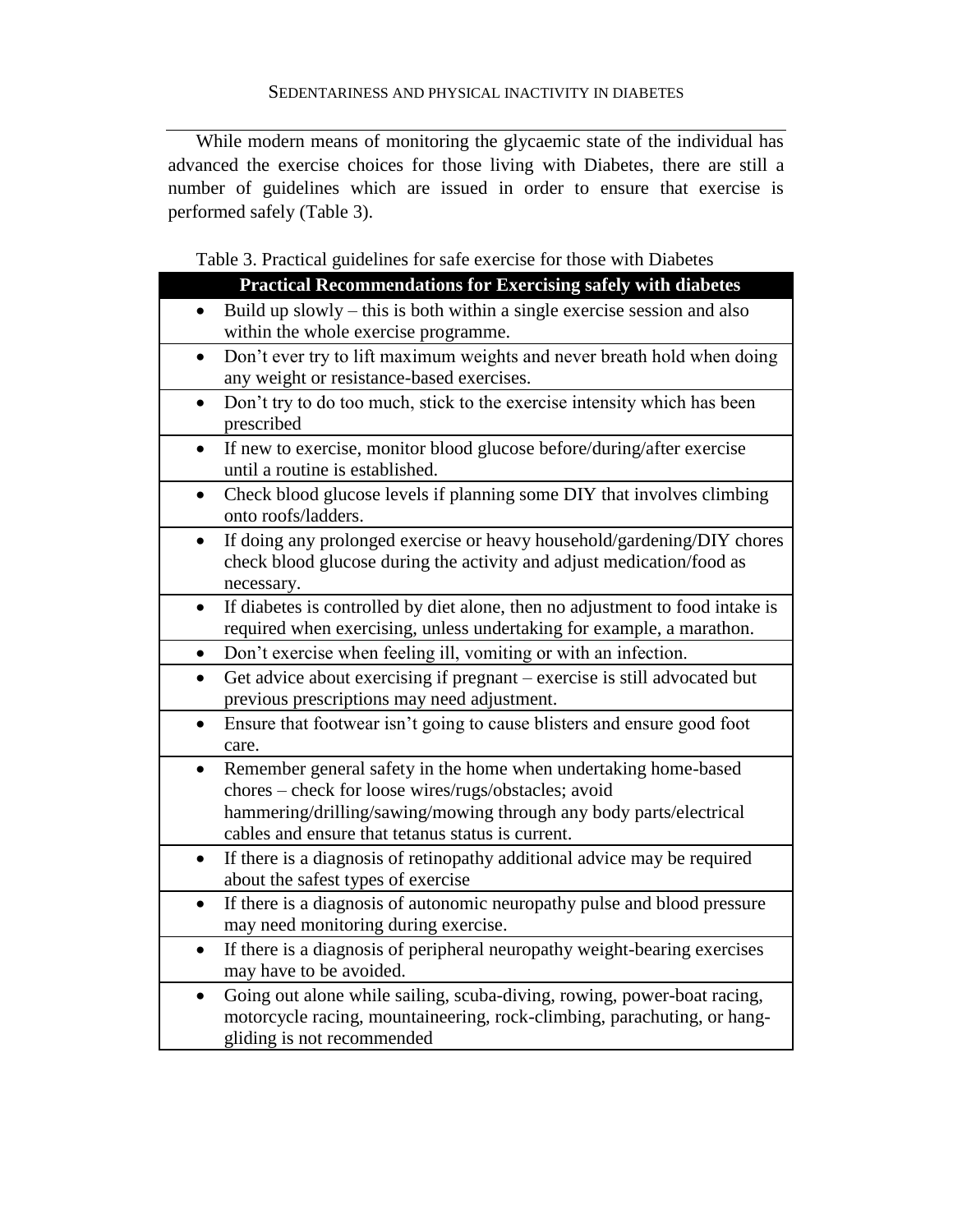## **CONCLUSION**

While many studies have tested the efficacy of specific exercise interventions in this population no modality has emerged as the one to confer the most benefit. Instead the conclusion appears to be the best mode of exercise is the one that is most appealing and tolerant to the individual with type-II diabetes and the one that they will adhere to for the long term. Home-based, self-managed exercise routines are low-cost and can be built into daily routines removing time and finance barriers to establishing an exercise habit with derived metabolic gains.

Diabetes can accelerate ageing, impacting on functional capacity and independent living. An established schedule of physical activity can postpone this loss of functionality. A simple intervention can be just to reduce sitting time. Given the familial association of type-II diabetes, establishing exercise habits that can be cross-generational, involve a range of family members and can be role modelled, are further benefits of adopting a more physically active lifestyle.

#### **REFERENCES**

- Alkhatib, A., (2015a). Effective intervention strategies combining Mediterranean diet and exercise for reducing obesity, metabolic and cardiovascular risks in high-risk populations: mini review. *Obes Res Open J.* 2(1), 4-9.
- Alkhatib, A., (2015b). High prevalence of sedentary risk factors amongst university employees and potential health benefits of campus workplace exercise intervention. *WORK.* 52(3), [Epub ahead of print].
- Alkhatib, A., (2015c). Workplace Physical Activity and Health Risks: A Need for Effective Screening and Intervention Strategies. *J Health Edu Res Dev.* 3, e121. doi:10.4172/jherd.1000e121
- Alkhatib A., Klonizakis, M., (2014). Effects of Exercise Training and Mediterranean Diet on Reducing Post-Menopausal Vascular Risk. *Clinic Hemorheol Microcirc.* 57, 33-47.
- Ainsworth, B. E., Haskell, W.L., Whitt, M.C., Irwin, M.L., Swartz, A.M., Strath, S.J., O'Brien, W.L., Bassett, D.R., Schmitz, J.H. Emplalncourt, P.O., Jacobs,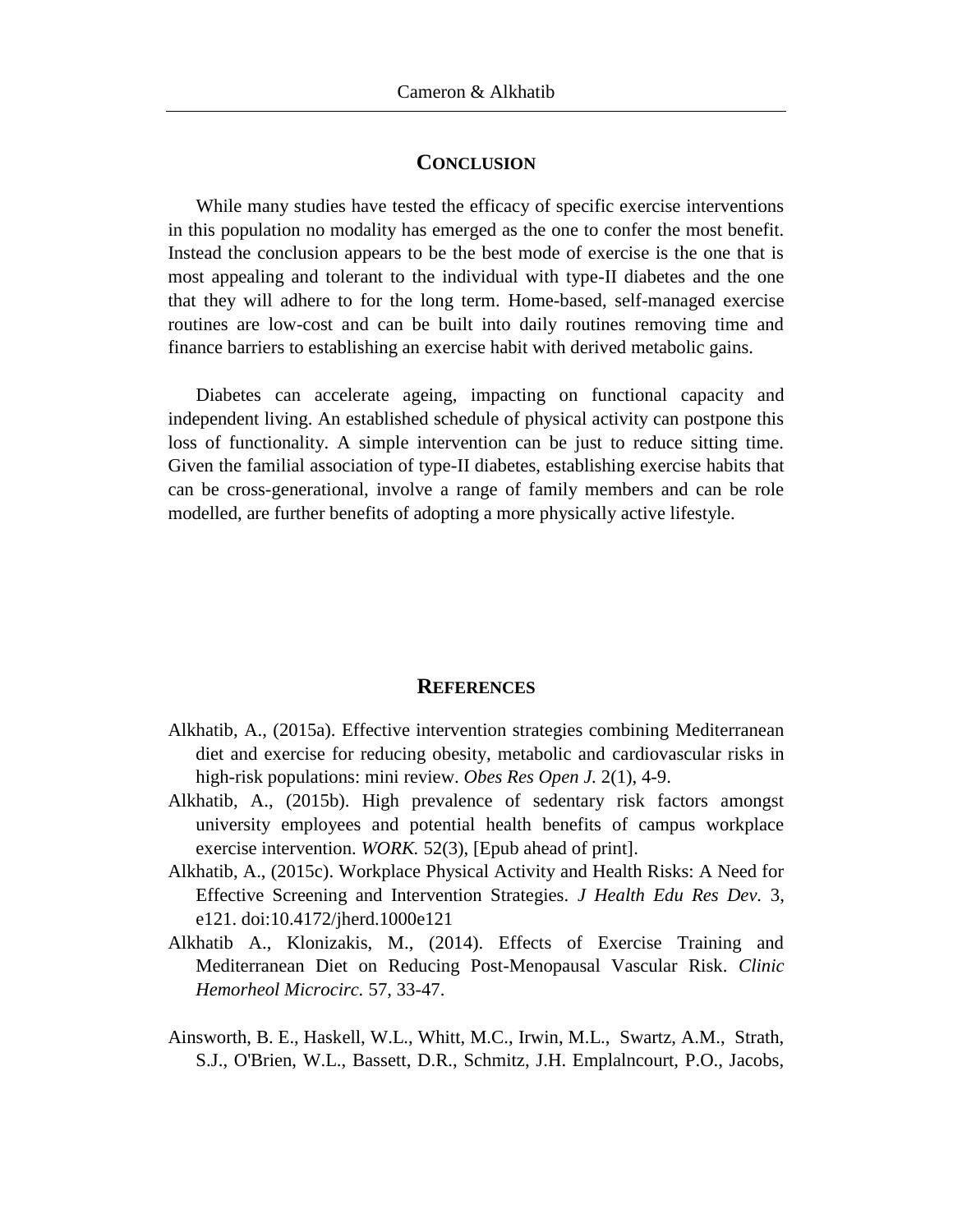D.R., Leon, A.S., (2000) Compendium of physical activities: an update of activity codes and MET intensities. *Med Sci Sports Exerc. 32* (9), S498-S516.

- Albright, A., Franz, M., Hornsby, G., Kriska, A., Marrero, D., Ullrich, I., Verity, L.S., (2000). Exercise and Type 2 Diabetes. *Med Sci Sports Exerc. 32* (7), 1345-1360.
- American College of Sports Medicine (ACSM), (2009). Exercise and Type 2 diabetes. *Med Sc. Sports Exerc,* 1345-1357.
- American Diabetic Association (ADA), (2002). The prevention or delay of Type 2 diabetes. *Diab Care, 25*(4), 742-749.
- American Heart Association (AHA), (2012). *Cardiovascular Disease and Diabetes.* Retrieved from **Retrieved** from *Piabetes.* [http://www.heart.org/HEARTORG/Conditions/Diabetes/WhyDiabetesMatters](http://www.heart.org/HEARTORG/Conditions/Diabetes/WhyDiabetesMatters/Cardiovascular-Disease-Diabetes_UCM_313865_Article.jsp#.VjZk8bfhDIU) [/Cardiovascular-Disease-Diabetes\\_UCM\\_313865\\_Article.jsp#.VjZk8bfhDIU](http://www.heart.org/HEARTORG/Conditions/Diabetes/WhyDiabetesMatters/Cardiovascular-Disease-Diabetes_UCM_313865_Article.jsp#.VjZk8bfhDIU)  Accessed on  $1<sup>st</sup>$  November, 2015
- Andersen, R.E., (1999). Exercise, an active lifestyle, and obesity: making the exercise prescription work. *Phys & Sportsmed.*, *27* (10): 41-42, 44, 47- 48,50
- Austin, E.N., Johnston, Y.A.M., Morgan, L.L., (2006). Community Gardening in a Senior Center: A Therapeutic Intervention to Improve the Health of Older Adults, *Thera Rec J. 40* (1), 48-57.
- Bell, D.S., (2001). Importance of post-prandial glucose control. *South Med J. 94*(8), 804-9.
- Bethell, H., (1999). Exercise in Cardiac Rehabilitation. *Br.J.Sp.Med. 33*(2), 79-86.
- Borghouts, L.B., Keizer, H.A. (2000). Exercise and insulin sensitivity: a review. *Int J Sports Med. 21*(1), 1-12.
- Boule, N.G., Haddad, E., Kenny, G.P., Wells, G.A., Sigal, R.J., (2001). Effects of exercise on glycaemic control and body mass in Type 2 Diabetes Mellitus: A meta-analysis of controlled clinical trials. *JAMA. 286* (10), 1218-1227.
- Chan, D., Ried, K., (2013). Towards a Self-Managed Resistance Exercise Program for Overweight/Obese Individuals with Type 2 Diabetes: A Pilot Study. *JEPonline*. *16*(3), 9-19.
- Chau, J.Y., Merom, D., Grunseit, A., Rissel, C., Bauman, A.E., van der Ploeg, H.P., (2012). Temporal trends in non-occupational sedentary behaviours from Australian Time Use Surveys 1992, 1997 and 2006. *[Int J Behav Nutr Phys](http://www.ncbi.nlm.nih.gov/pubmed/22713740)  [Act.](http://www.ncbi.nlm.nih.gov/pubmed/22713740) 19* (9), 76.
- Cooper, A., Lloyd, G., Weinman, J., Jackson, G., (1999). Why patients do not attend cardiac rehabilitation. *Heart. 82*, 234-6.
- Daly, J., Sindone, A.P., Thompson, D.R., Hancock, K., Chang, E., Davidson, P., (2002). Barriers to participation in and adherence to cardiac rehabilitation programs. *Prog Cardiovascul Nurs.17*(1), 8-17.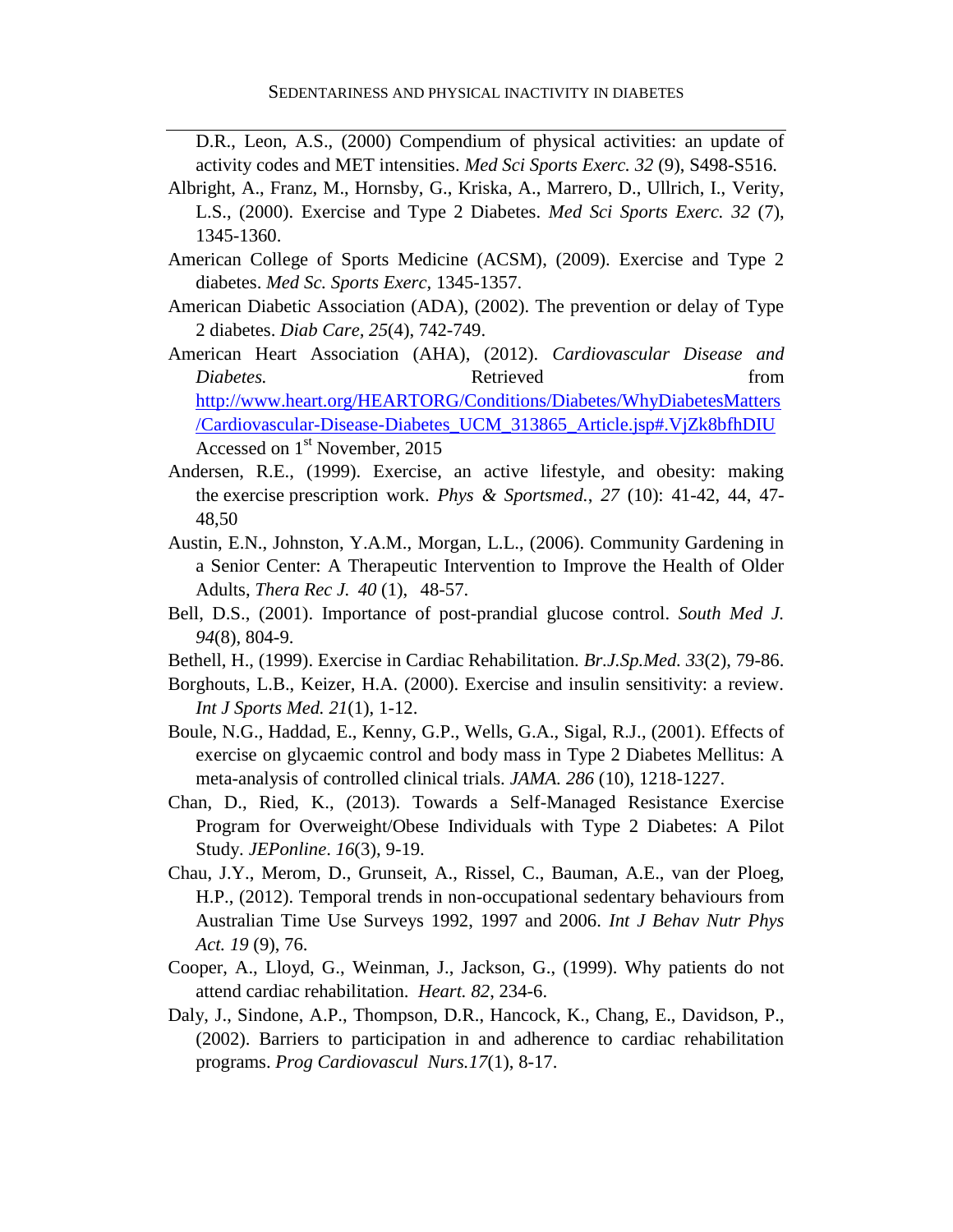- De Ridder, D.T.D., Schreurs, K.M.G., Kuijer, R.G., (2005). Is spousal support always helpful to patients with asthma or diabetes? A prospective study. *Psychol & Health. 20* (4), 497.
- Deckert T., Poulsen J.E., Larsen, M., (1978). Prognosis of diabetics with diabetes onset before the age of thirty-one. *Diabetologia. 14*, 363-370.
- Dempsey, P.C., Owen, N., Biddle, S.J.H., Dunstan, D.W., (2014). Managing Sedentary Behavior to Reduce the Risk of Diabetes and Cardiovascular Disease. *Curr Diab Rep. 14*, 522.
- Diabetes UK (2012). *Position Statement: Prevention of Type 2 diabetes: reducing risk factors.* Retrieved from [https://www.diabetes.org.uk/Documents/Position%20statements/diabetes-uk](https://www.diabetes.org.uk/Documents/Position%20statements/diabetes-uk-position-statement-preventing-type-2-0513.pdf)[position-statement-preventing-type-2-0513.pdf](https://www.diabetes.org.uk/Documents/Position%20statements/diabetes-uk-position-statement-preventing-type-2-0513.pdf) Accessed 1<sup>st</sup> November, 2015
- Diabetes UK (2015). *Number of people with diabetes up 60 per cent in last decade.* Retrieved from [https://www.diabetes.org.uk/About\\_us/News/diabetes-up-60-per-cent-in-last](https://www.diabetes.org.uk/About_us/News/diabetes-up-60-per-cent-in-last-decade-/) $decade-/-$  Accessed  $1<sup>st</sup>$  November, 2015
- Diette, G.B., Lechtzin, N., Haponik, E., Devrotes, A., Rubin, H.R., (2003). Distraction therapy with nature sights and sounds reduces pain during flexible bronchoscopy. *Chest. 123*, 941-948.
- Duncan, K.A., Pozehl, B., (2002). Staying on course: the effects of an adherence facilitation intervention on home exercise participation. *Prog Cardiovascul Nurs. 17*(2), 59-65.
- Dunstan D.W., Kingwell, B.A., Larsen R., Healy G.N., Cerin E., Hamilton, M.T., Shaw, J.E., Bertovic, D.A., Zimmet P.Z., Salmon J., Owen N., (2012). Breaking up prolonged sitting reduces postprandialglucose and insulin responses *Diab Care*. *35*, 976–83.
- Duvivier B.M., Schaper N.C., Bremers M.A., van Crombrugge G., Menheere P.C.A., Kars M., Savelberg, H.C.M., (2013). Minimal intensity physical activity (standing and walking) of longer duration improves insulin action and plasma lipids more than shorter periods of moderate to vigorous exercise (cycling) in sedentary subjects when energy expenditure is comparable. *PLoS ONE*. *8*, e55542.
- Edelman, S.V., (1998). Importance of glucose control. *Med. Clinics N.America*. *82*(4), 665-687.
- Egaña, M., Reilly, H., Green, S., (2010). Effect of elastic-bandbased resistance training on leg blood flow in elderly women. *App [Physiol](javascript:__doLinkPostBack() Nutr [Metab.](javascript:__doLinkPostBack()* 35 (6), 763.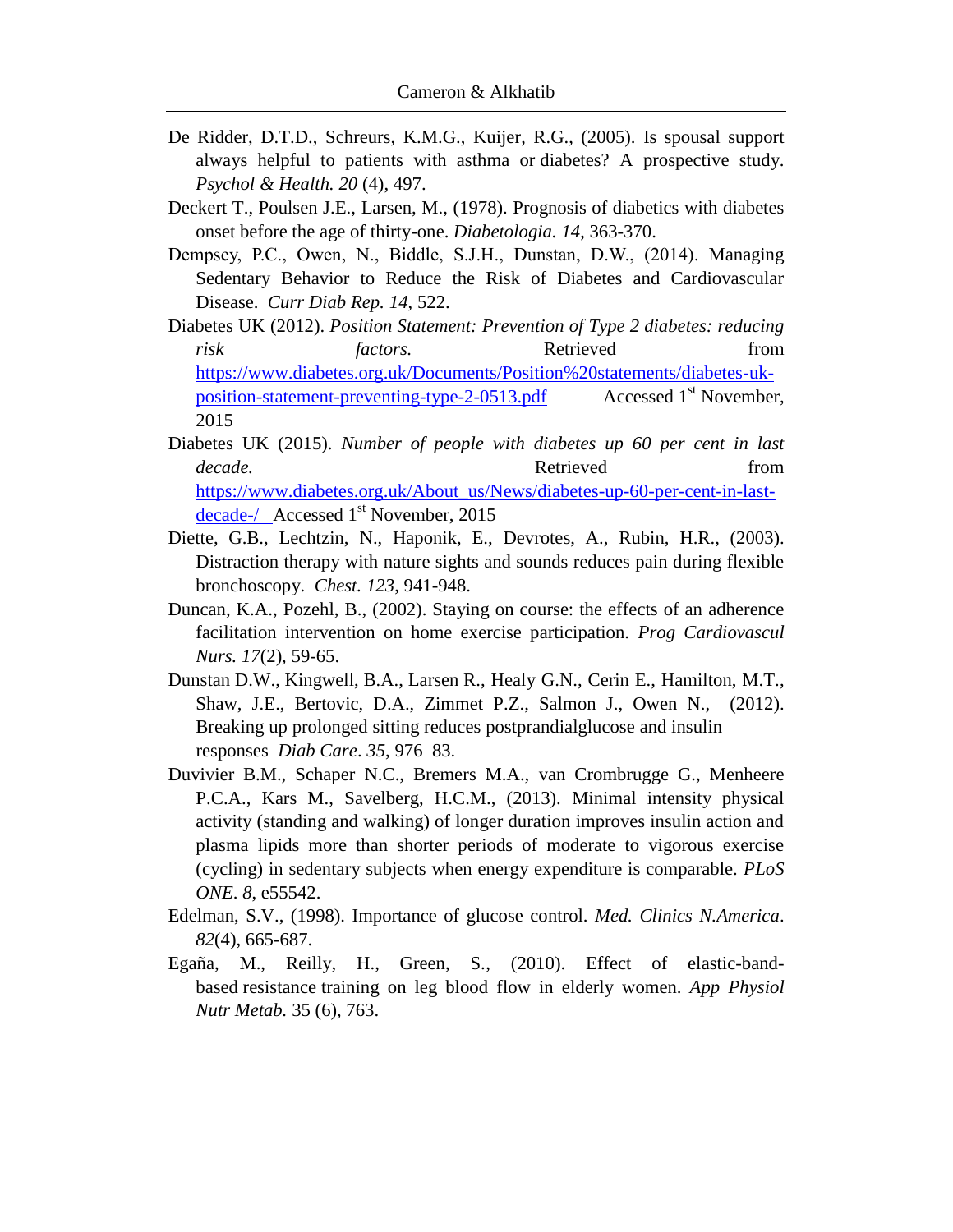- Florenz, H., Martinez, R., Chara, W., Strickam-Stein, N., Levis, S., (2007). Outdoor exercise reduces hypovitaminosis D in the obese. J *Steroid Biochem Mol Biol.103*, 679-81.
- Fox K.R., Page A.S., (2001). Physical activity and the prevention and treatment of obesity. In: P G Kopelman (Ed) '*The management of obesity and related disorders*' (p 179-202) London: Dunitz.
- Gordon, N.F., English, C.D., Contractor, A.S., Salmon, R.D., Leighton, R.F., & Franklin, B.A., (2002). Effectiveness of three models of comprehensive cardiovascular disease reduction. *Am J Cardiol. 89*(11), 1263-8.
- Gregory, C.O., Ramirez-Zea, M., Martorell, R., Stein, A.D., (2007). Activities contributing to energy expenditure among Guatemalan adults. *Int J Behav Nutr Phys Act. 4*, 48.
- Hammond, J.M., Brodie, D.A., Bundred, P.E., (1997). Exercise on prescription: guidelines for health professionals. *Health Prom Int. 12*(1), 33-41.
- Hawkins, D., Bradberry, J.C., Cziraky, M.J., Talbert, R.L., Bartels, D.W., Cerveny, J.D., (2002). National Pharmacy Cardiovascular Council Treatment Guidelines for the Management of Type 2 Diabetes Mellitus. *Pharmacother. 22*(4),436-44.
- Heden, T.D., Winn, N.C., Mari, A., Booth, F.W., Rector, R.S., Thyfault, J.P., Kanaley, JA., (2015).Postdinner resistance exercise improves postprandial risk factors more effectively than predinnerresistance exercise in patients with type 2 diabetes. *J App Physiol. 118* (5), 624.
- Hill, K., Williams, G.M., (2014). Be BOLD: Encouraging Girls to Include Unstructured Bouts of Physical Activity into Daily Routines. *Strategies*. *27* (4), 18.
- Hotamisligil G.S., Arner P., Caro J.F., Atkinson R.L., Spiegelman B.M., (1995). Increased adipose tissue expression of tumor necrosis factor-alpha in human obesity and insulin resistance. *J Clin Invest*. *95*, 2409–2415.
- Hu, F.B., Li, T.Y., Colditz, G.A., Willett, W.C., Manson, J.E., (2003). Television watching and other sedentary behaviors in relation to risk of obesity and type 2 diabetes mellitus in women. *JAMA. 289*(14), 1785-91.
- Ibrahim, I.A., Beich, J., Sidorov, J., Gabbay, R., Yu, L., (2002). Measuring outcomes of Type 2 diabetes disease management program in an HMO setting. *South Med J. 95*(1), 78-87.
- Inadera, H., (2013). Developmental origins of obesity and type 2 diabetes: molecular aspects and role of chemicals. *Env Health Prev Med. 18*(3), 185.
- International Diabetes Federation (IDF) (2014). *Key Findings 2014*. Retrieved from <http://www.idf.org/diabetesatlas/update-2014>Accessed on  $10^{th}$ November, 2015.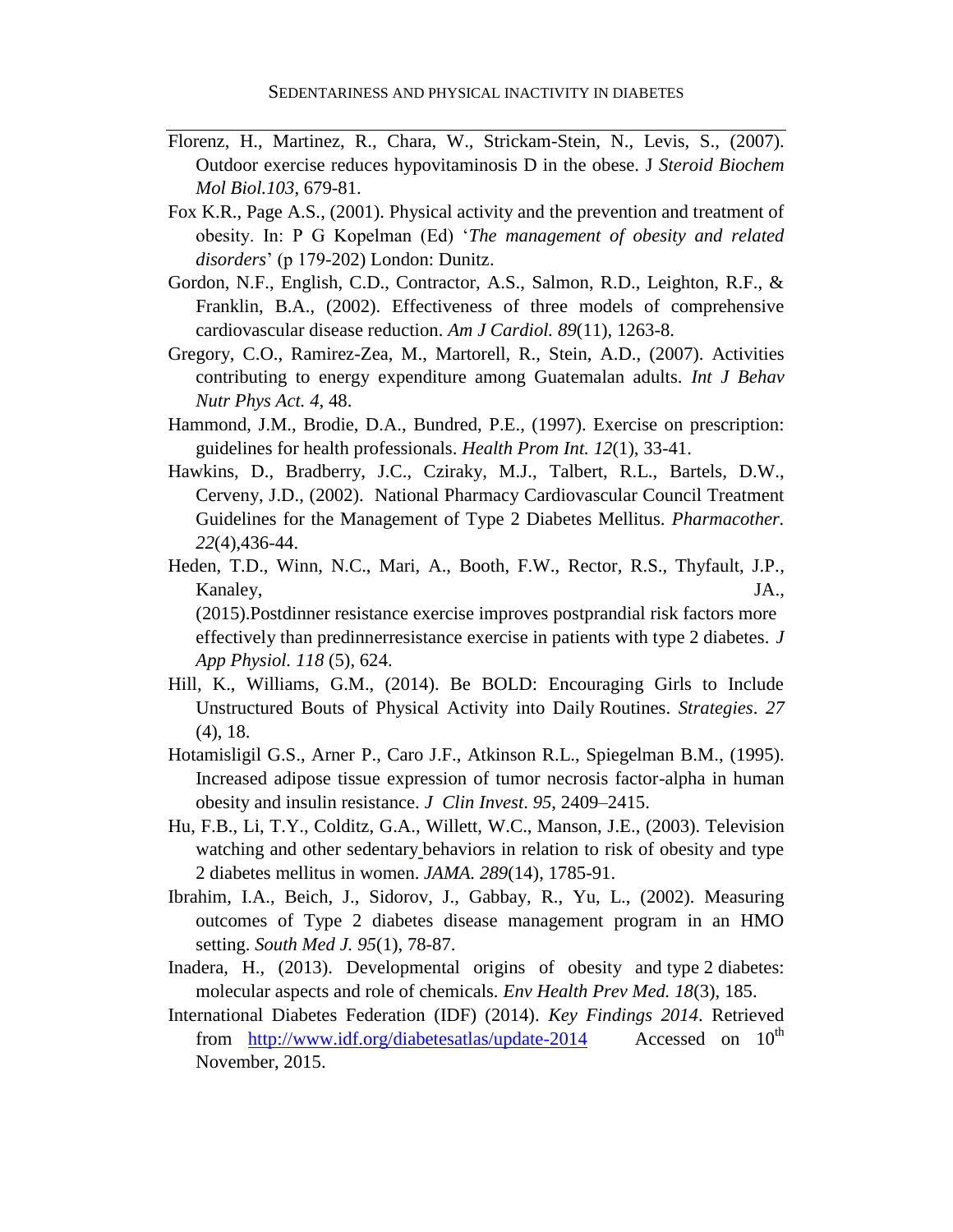- Jette, A.M., Lachman, M., Giorgetti, M.M., Assmann, S.F., Harris, B.A., Levenson, C., Wernick, M., Krebs, D., (1999). Exercise-It's Never Too Late: The Strong-for-Life Program. *Am J Pub Health. 89* (1), 66.
- [Jonker, J.T.](http://www.ncbi.nlm.nih.gov/pubmed/?term=Jonker%20JT%5BAuthor%5D&cauthor=true&cauthor_uid=23801768), [de Mol, P.](http://www.ncbi.nlm.nih.gov/pubmed/?term=de%20Mol%20P%5BAuthor%5D&cauthor=true&cauthor_uid=23801768), [de Vries, S.T.](http://www.ncbi.nlm.nih.gov/pubmed/?term=de%20Vries%20ST%5BAuthor%5D&cauthor=true&cauthor_uid=23801768), [Widya, R.L.](http://www.ncbi.nlm.nih.gov/pubmed/?term=Widya%20RL%5BAuthor%5D&cauthor=true&cauthor_uid=23801768), [Hammer S.](http://www.ncbi.nlm.nih.gov/pubmed/?term=Hammer%20S%5BAuthor%5D&cauthor=true&cauthor_uid=23801768), [van Schinkel](http://www.ncbi.nlm.nih.gov/pubmed/?term=van%20Schinkel%20LD%5BAuthor%5D&cauthor=true&cauthor_uid=23801768)  [L.D.](http://www.ncbi.nlm.nih.gov/pubmed/?term=van%20Schinkel%20LD%5BAuthor%5D&cauthor=true&cauthor_uid=23801768), [van der Meer,](http://www.ncbi.nlm.nih.gov/pubmed/?term=van%20der%20Meer%20RW%5BAuthor%5D&cauthor=true&cauthor_uid=23801768) R.W., [Gans,](http://www.ncbi.nlm.nih.gov/pubmed/?term=Gans%20RO%5BAuthor%5D&cauthor=true&cauthor_uid=23801768) R.O., [Webb,](http://www.ncbi.nlm.nih.gov/pubmed/?term=Webb%20AG%5BAuthor%5D&cauthor=true&cauthor_uid=23801768) A.G., [Kan,](http://www.ncbi.nlm.nih.gov/pubmed/?term=Kan%20HE%5BAuthor%5D&cauthor=true&cauthor_uid=23801768) H.E., [de Koning,](http://www.ncbi.nlm.nih.gov/pubmed/?term=de%20Koning%20EJ%5BAuthor%5D&cauthor=true&cauthor_uid=23801768) [E.J.](http://www.ncbi.nlm.nih.gov/pubmed/?term=de%20Koning%20EJ%5BAuthor%5D&cauthor=true&cauthor_uid=23801768), [Bilo,](http://www.ncbi.nlm.nih.gov/pubmed/?term=Bilo%20HJ%5BAuthor%5D&cauthor=true&cauthor_uid=23801768) H.J., [Lamb,](http://www.ncbi.nlm.nih.gov/pubmed/?term=Lamb%20HJ%5BAuthor%5D&cauthor=true&cauthor_uid=23801768) H.J., (2013). Exercise and type 2 diabetes mellitus: changes in tissue-specific fat distribution and cardiac function' *[Radiology.](http://www.ncbi.nlm.nih.gov/pubmed/23801768) 269 (2),* 434-42.
- Klonizakis, M., Alkhatib, A., Smith, M.F., Middleton, G., (2013). Mediterranean Diet- and Exercise-induced Improvement in Age-dependant Vascular Activity. *Clin Sci (London)*. 124(9), 579-587.
- Klonizakis, M., Alkhatib, A., Middleton, G., (2014). Long-term effects of an exercise and Mediterranean diet intervention in the vascular function of an older, healthy population. *Microvasc Res*. 95,103-107.
- Landry, G.L., Allen, D.B., (1992). Diabetes Mellitus and Exercise. *Clin [Sports](javascript:__doLinkPostBack() [Med.](javascript:__doLinkPostBack()* 11 (2), 403-418.
- Leon, A.S., (2000). Exercise following myocardial infarction: current recommendation. *Sports Med. 29* (5), 301-11.
- Leong, K.S., Wilding, J.P., (1999). Obesity and Diabetes. *Baillieres Best Pract Res Clin Endocrinol Metab. 13*(2), 221-37.
- Lieberman, L.S., (2003). Dietary, Evolutionary, and Modernizing Influences on the prevalence of Type 2 Diabetes. *Ann Rev Nutr. 23* (1), 345.
- Liese, A.D., Ma, X., Maahs, D.M., Trilk, J.L., (2013). Physical activity, sedentary behaviors, physical fitness, and their relation to health outcomes in youth with type 1 and type 2 diabetes: A review of the epidemiologic literature. *J Sport Health Sci. 2,* 21-38.
- Maas, J., Verheij, R.A., (2007). Are health benefits of physical activity in natural environments used in primary care by general practitioners in The Netherlands? *Urb For Urb [Green.](http://www.sciencedirect.com/science/journal/16188667) 6* [\(4\)](http://www.sciencedirect.com/science/journal/16188667/6/4), 227–233.
- Maas, J., Verheij, R.A., Groenewegen, P.P., de Vries, S., Spreeuwenberg, P. (2006). Green space, urbanity, and health: how strong is the relation? *J Epidemiol Comm Health. 60*, 587-59.
- Matthews, C.E., Chen, K.Y., Freedson, P.S., Buchowski, M.S., Beech, B.M., Pate, R.R., Troiano, R.P., (2008). Amount of Time Spent in Sedentary Behaviors in the United States, 2003–2004. *Am J Epidemiol. 167* (7), 875-881.
- McCrady, S.K., Levine, J.A., (2009). [Sedentariness](http://web.a.ebscohost.com.libproxy.abertay.ac.uk/ehost/viewarticle?data=dGJyMPPp44rp2%2fdV0%2bnjisfk5Ie46a9Js6uuS7ek63nn5Kx95uXxjL6nr0e0pbBIr6ueS7irs1KxrJ5oy5zyit%2fk8Xnh6ueH7N%2fiVauns1Cwp65NtKmzPurX7H%2b72%2bw%2b4ti7i7HepIzf3btZzJzfhruqslCvqLZKspzkh%2fDj34y73POE6urjkPIA&hid=4207) at Work: How Much Do We [Really](http://web.a.ebscohost.com.libproxy.abertay.ac.uk/ehost/viewarticle?data=dGJyMPPp44rp2%2fdV0%2bnjisfk5Ie46a9Js6uuS7ek63nn5Kx95uXxjL6nr0e0pbBIr6ueS7irs1KxrJ5oy5zyit%2fk8Xnh6ueH7N%2fiVauns1Cwp65NtKmzPurX7H%2b72%2bw%2b4ti7i7HepIzf3btZzJzfhruqslCvqLZKspzkh%2fDj34y73POE6urjkPIA&hid=4207) Sit? *Obesity*. *17* (11), 2103.
- Minsoo, K., Marshall, S.J., Barreira, T.V., Jin-Oh, L., (2009) Effect of Pedometer-Based Physical Activity Interventions: A Meta-Analysis. *Res Q Exer Sport*. *80*(3), 648.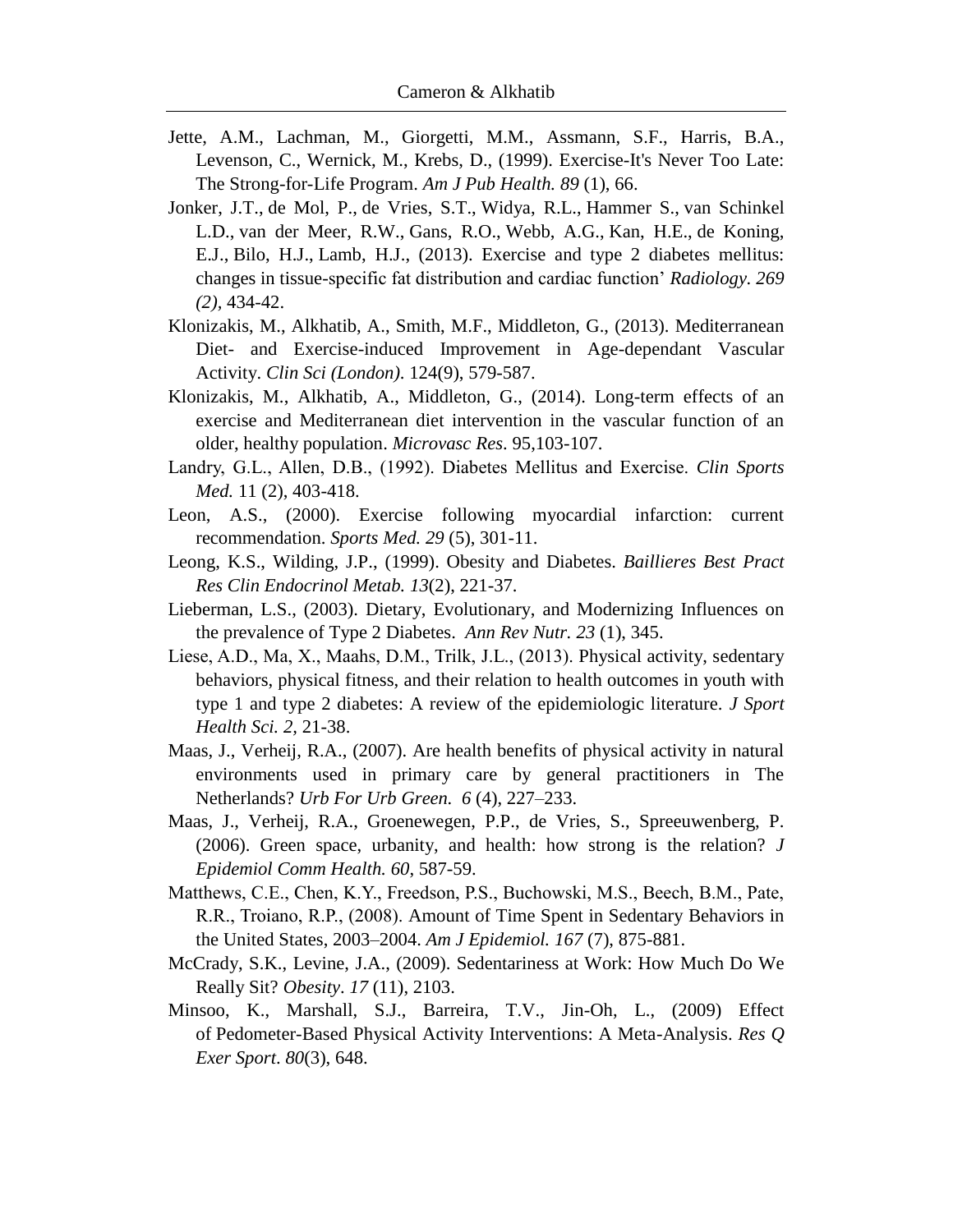- Nagasaki, K., Nishimura, K., Takamoto, N., (2014). Effects of exercise intensity and style on acute decreases in blood glucose. *[Adv Exer Sports Physiol.](javascript:__doLinkPostBack()* 20 (4), 97.
- NHS (2015). *Physical Activity Guidelines for Adults.* Retrieved from NHS Choices [http://www.nhs.uk/Livewell/fitness/Pages/physical-activity](http://www.nhs.uk/Livewell/fitness/Pages/physical-activity-guidelines-for-adults.aspx)[guidelines-for-adults.aspx](http://www.nhs.uk/Livewell/fitness/Pages/physical-activity-guidelines-for-adults.aspx) Accessed 1st November, 2015.
- NICE (2002). *National Institute for Clinical Excellence 'Final Scope for Patient Education Models for Diabetes.* Retrieved from [www.nice.org.uk/cat](http://www.nice.org.uk/cat)
- Owen, N., Healy, G.N., Matthews, C.E., Dunstan, D.W., (2010). Too Much Sitting: The Population-Health Science of Sedentary Behavior. *[Exerc Sport](http://www.ncbi.nlm.nih.gov/entrez/eutils/elink.fcgi?dbfrom=pubmed&retmode=ref&cmd=prlinks&id=20577058)  Sci Rev*. *38*[\(3\), 105–113.](http://www.ncbi.nlm.nih.gov/entrez/eutils/elink.fcgi?dbfrom=pubmed&retmode=ref&cmd=prlinks&id=20577058)
- Paolisso, G., Rizzo, M.R., Mazziotti, G., Tagliamonte, M.R., Gambardella, A., Rotondi, M., Carella, C., Guigliano, D., Varricchio, M., D'Onofrio, F., (1998). Advancing age and insulin resistance: role of plasma tumor necrosis factoralpha. *Am J Physiol*. *275*(2 Pt 1), E294–299.
- Pigman, H.T., Gan, D.X., Krousel-Wood, M.A., (2002). Role of exercise for Type 2 diabetic patient management. *South Med J. 95*(1), 72-7.
- Pine, L., (2006). Fit for the Flowers' *Functional U, 4*(3), 1-6.
- Pi-Sunyer, F.X., (2002). The role of weight loss in improving metabolic outcomes Retrieved from [www.medscape.com/viewprogram/1440\\_pnt](http://www.medscape.com/viewprogram/1440_pnt) Accessed on  $25<sup>th</sup>$  March 2002.
- Pradhan, A.,(2007). Obesity, Metabolic Syndrome, and Type 2 Diabetes: Inflammatory Basis of Glucose Metabolic Disorders' *Nutr Rev Suppl. 65*, S152.
- Pretty, J., Peacock, J., Hine, R., Sellens, M., South, N., Griffin, M. (2007). Green exercise in the UK countryside: Effects on health and psychological wellbeing, and implications for policy and planning. *J Env Plan Man. [50](http://www.tandfonline.com/loi/cjep20?open=50#vol_50)* (2), 211- 31.
- Public Health England, (2014). *Adult Obesity and Type 2 Diabetes.* Retrieved from

[https://www.gov.uk/government/uploads/system/uploads/attachment\\_data/file/](https://www.gov.uk/government/uploads/system/uploads/attachment_data/file/338934/Adult_obesity_and_type_2_diabetes_.pdf) 338934/Adult obesity and type 2 diabetes pdf Accessed on  $10^{th}$ November, 2015.

- Rafkin, L., (2001). The seeds of stronger bones. *Health. 15*(3), 58.
- Rahl, R.L., (2010). *Physical Activity and Health Guidelines.* Champaign, Ill., Human Kinetics
- Ramsing, R., Hill, E., (2007). How Camps Can Help Adolescents Self-Manage Diabetes. *Camp Mag. 80* (1), 1.
- Reynolds, V., (1999). The Green Gym Evaluation of a pilot project in Sonning Common, Oxfordshire *Sport Ex Med. 3,* 22-23.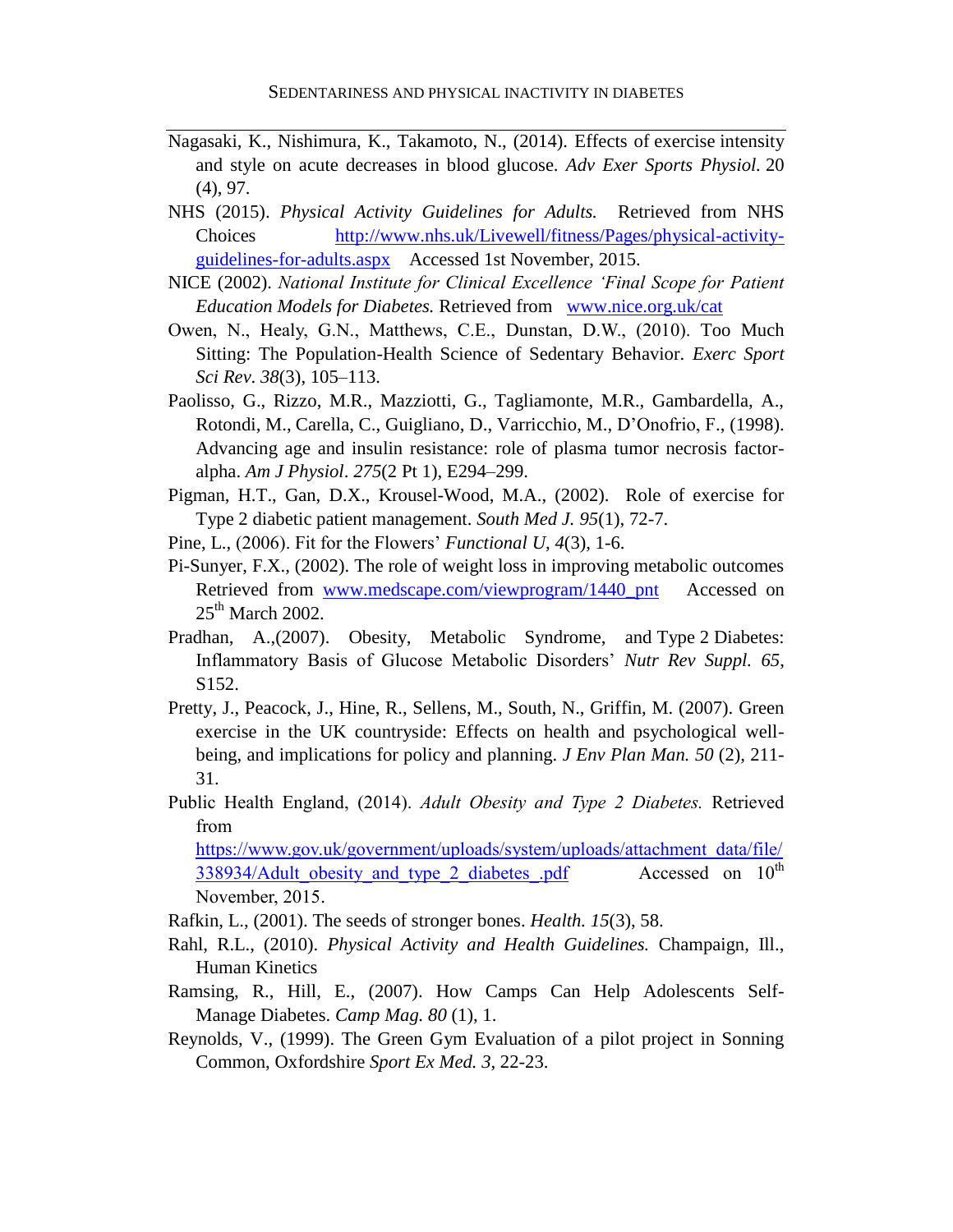- Rimando, M., (2015). Perceived barriers to and facilitators of hypertension management among underserved African American older adults. *Ethnic Dis. 25*(3), 329.
- Saghizadeh M., Ong J. M., Garvey W. T., Henry R. R., Kern P. A., (1996). The expression of TNF-α by human muscle: relationship to insulin resistance. *J. Clin. Invest*. *97*,1111–1116.
- Seong, H.P., (2015). Effects of passive static stretching on blood glucose levels in patients with type 2 diabetes mellitus. *J [Phys](javascript:__doLinkPostBack() Ther Sci.* 27 (5), 1463.
- Sharkey, B.J., Gaskill, S.E., (2013). *Fitness and Health.* Champaign, Ill., Human Kinetics.
- Shaw, J. E., Sicree, R. A., Zimmet, P. Z., (2010). Global estimates of the prevalence of diabetes for 2010 and 2030. *Diab Res Clin Pract. 87*, 4–14.
- Simonavice, E.M., Wiggins, M.S., (2008). Exercise barriers, self-efficacy and stages of change. *Percep Motor Skills*. *107*(3), 946.
- Sigal, R.J., Kenny, G.P., Wasserman, D.H., Castaneda-Sceppa, C., White, R.D., (2006). Physical activity/exercise and type 2 diabetes: a consensus statement from the American Diabetes Association. *Diab Care*. 29(6), 1433-8.
- Skilton, M.R., Nakhla, S., Sieveking, D.P., Caterson, I.D., Celermajer, D.S., (2005). Pathophysiological levels of the obesity related peptides resistin and ghrelin increase adhesion molecule expression on human vascular endothelial cells. *Clin Exp Pharmacol Physiol. 32*(10), 839 .
- Squires, S., (2001). Exercise, Weight Loss Can Delay Diabetes. *Was Post. 9*, A01.
- Steenhuis, I.H.M., Nooy, S.B.C., Moes, M.J.G., Schuit, A.J., (2009). Financial Barriers and Pricing Strategies Related to Participation in Sports Activities: The Perceptions of People of Low Income. *J Phys Act Health.* 6 (6), 716.
- van Dijk, J-W., Manders, R.J.F., Canfora, E.L., van Mechelen, W., Hartgens, F; Stehouwer, C.D.A., van Loon, L.J.C., (2013). Exercise and 24-h Glycemic Control: Equal Effects for all Type 2 Patients? *Med Sci Sports Exerc. 45*(4), 628.
- Welk, G.J., Differding, J.A., Thompson, R.W., Blair, S.N., Dzuira, J., Hart, P., (2000). The utility of the Digiwalker step counter to assess daily physical activity patterns. *Med Sci Sports Exerc,32* (9), S481-8.
- Wells, I.C., (2008). Evidence that the etiology of the syndrome containing type 2 diabetes mellitus results from abnormal magnesium metabolism. *Can J Physiol Pharmacol. 86* (1/2), 16.
- Wolff, S.P., (1993). Diabetes mellitus and free radicals. *Br Med Bull. 49* (3), 642- 652.